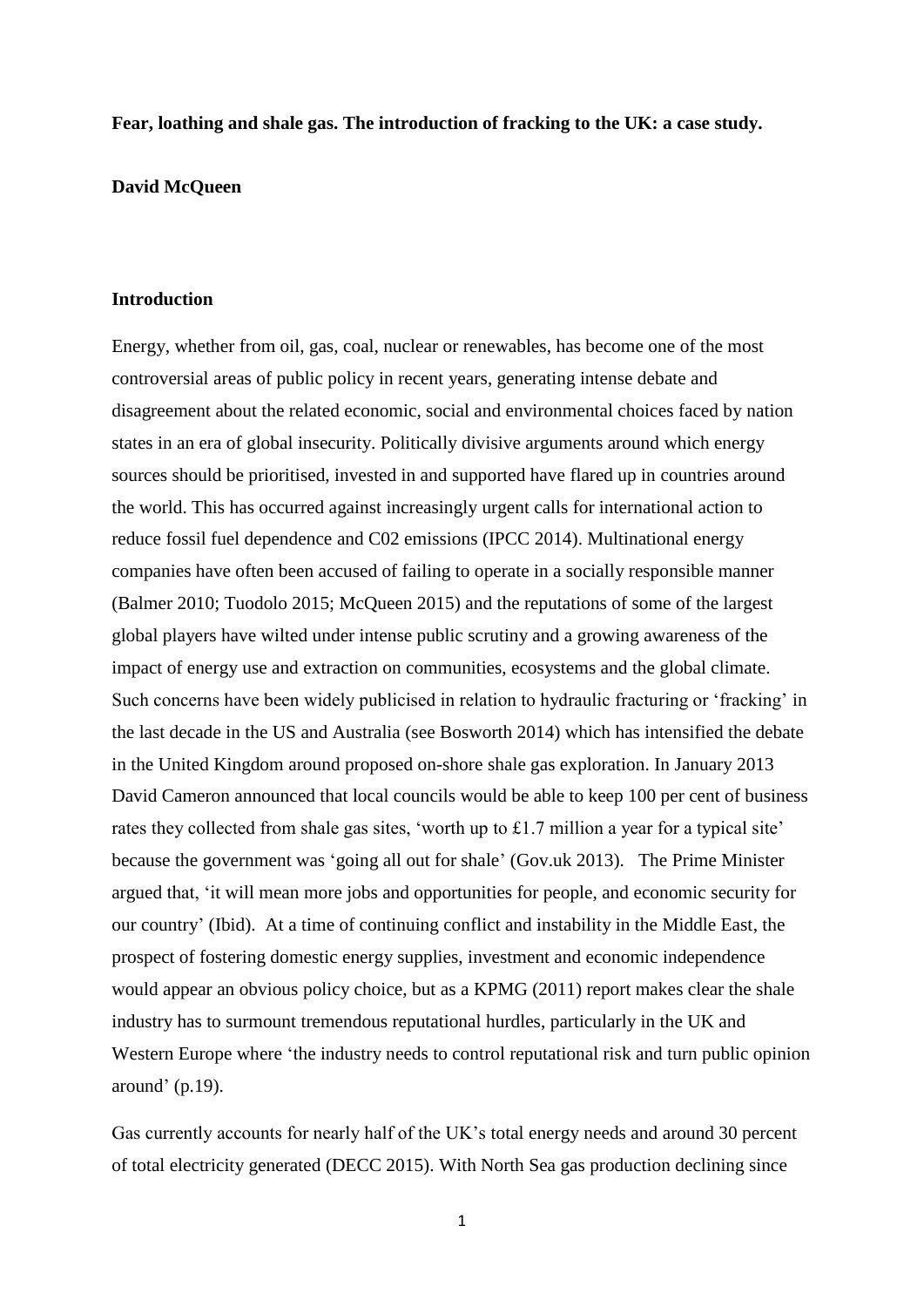2000 and imports of gas now exceeding exports, the Conservative government, led by David Cameron, is pressing ahead with what has been described as a second 'dash for gas' (Elkins 2012). Inspired by the 'shale revolution' in the United States, which has helped dramatically reduce global oil and gas prices and given a boost to the US economy, the British government has put in place a series of policies designed to encourage shale gas extraction and thereby, it is hoped, greater energy independence. These policies include halving the tax rates on early profits from shale gas, offering at least £100,000 in community benefits per well-site where hydraulic fracturing or 'fracking' takes place, and introducing industry-friendly regulatory changes, including the ability to drill beneath properties without the owner's permission (DECC 2016). This 'dash for gas' has been deeply controversial with environmentalists and civic groups, and since the first exploratory drilling site was established in Lancashire 2011 hundreds of environmental organisations and community groups have offered vociferous opposition to the policy (see Jones *et al.* 2013).

The conservative government has, until now, appeared to pay scant attention to these groups and it continues to vigorously promote the economic and environmental benefits of onshore gas exploration. The government argues that shale gas, with lower CO2 emissions than coal, can be a 'bridge' to renewables, as well as providing 65,000 jobs and energy security (DECC blog 2015). Those opposed to shale, or unconventional gas (UG), point to the dangers of widespread water and air pollution, increased earthquakes, drastically altered landscapes, various social and economic costs, and the wider impact on climate change of continuing our reliance on fossil fuels. This chapter provides an overview of a range of lobbying and public relations efforts by the oil and gas industry to portray shale gas exploration as safe and socially responsible in the face of determined and active opposition. It will outline some of the ways the industry has downplayed scientific doubts about the environmental and health impacts of fracking and related processes and successfully made its influence felt at the heart of government. It will also examine efforts to manage public perceptions of this highlycontested development through a media strategy which has been effective, at least in part, in shaping broadcast coverage of the debate.

### **Definitions**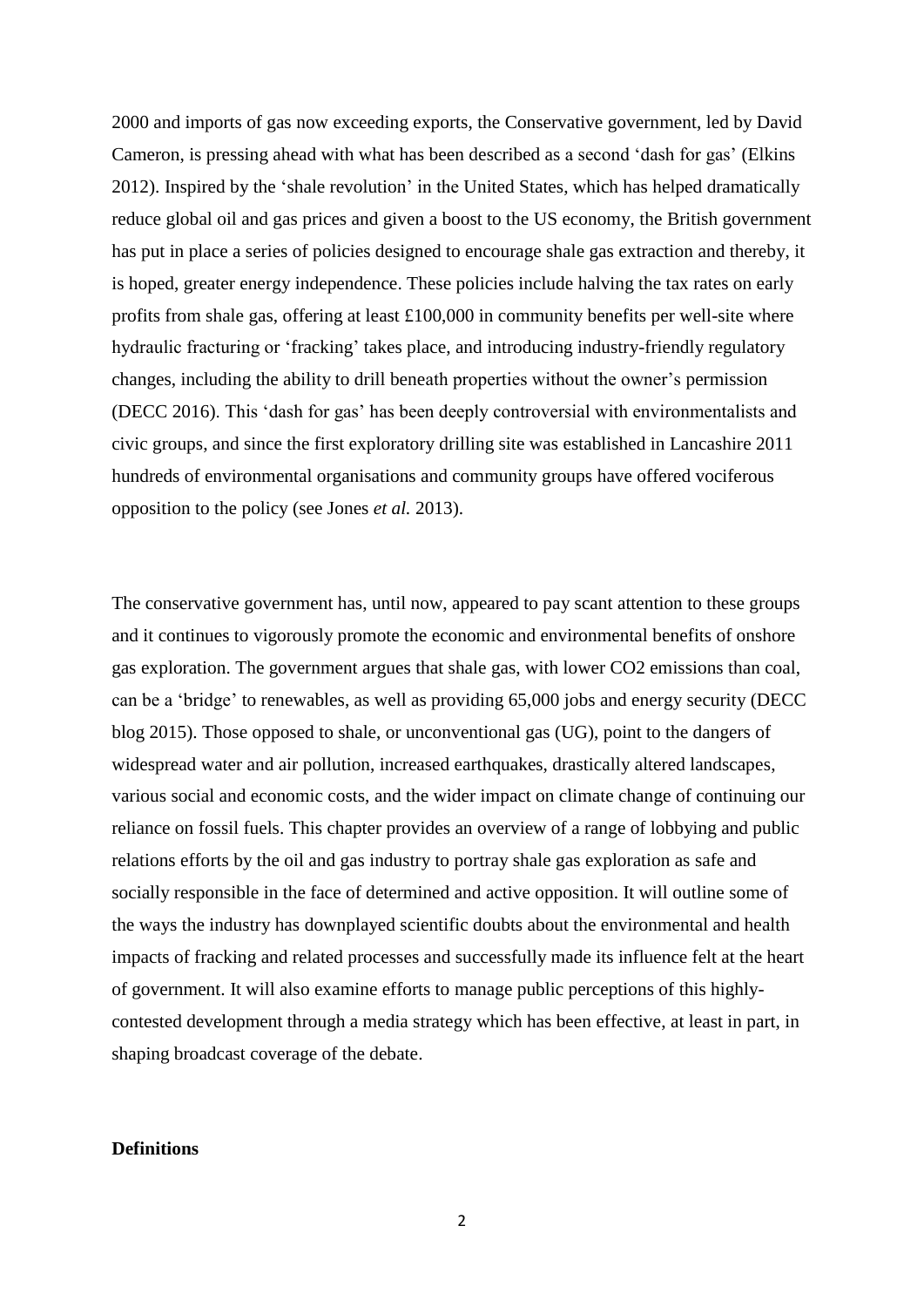Shale gas is natural gas, mainly composed of methane, found in shale rock beds often located between 1,000 and 4,000 metres below the ground. The gas is released by fracturing or 'fracking' the shale by drilling a borehole down into the earth and then pumping a mixture of water, sand and chemicals at high pressure into the shale, cracking the rocks and allowing the gas to flow back through the borehole and to the surface (Jones *et al* 2015). This definition of high volume hydraulic fracturing (HVHF or 'fracking') is crucial because amongst many concerns expressed around shale gas exploration, the use of chemicals is amongst the most contentious. It is worth noting, for instance, that the government's public explanation of fracking often omits this aspect of the process, as in the following explanation found in the government's 'Guidance on Fracking' (Dec 2016): 'Hydraulic fracturing, known as fracking, is a technique used in the extraction of gas and oil from 'shale' rock formations by injecting water at high pressure' (p.2). This omission of the word 'chemicals', a key detail in the information offered to the public can be seen as symptomatic of a wider effort by the UK government and the fossil fuel industry to downplay potential hazards of fracking and present the case for shale gas exploration in the most positive light possible.

#### **Scientific disagreement**

In fact, scientists appear divided, or at least uncertain, over the safety of hydraulic fracturing and related activity. While there is neither the time nor space here to review the scientific disagreements in detail, an outline of the areas of dispute is required to make sense of the efforts to present univocal versions of the science around fracking. The disagreements can be summarised around seven alleged impacts of 'fracking' – a term used henceforth to cover the entire process of unconventional gas (UG) exploration and production. These seven impacts are: depletion and contamination of freshwater supplies; ground pollution and loss of biodiversity; the visual and physical effect on landscapes; increased seismic activity; air and noise pollution; the strain on local infrastructure and communities; and the wider contribution to man-made climate change.

A number of reports outline these and other threats in detail. For instance, The United Nations Environment Programme released a report in 2012 pointing out the dangers of methane leakage from fracking which has a Global Warming Potential (GWP) 'up to 72 times higher than CO2 over a 20 year period' (UNEP 2012, p.4). This and evidence of other environmental and health impacts led the report's authors to note that unconventional gas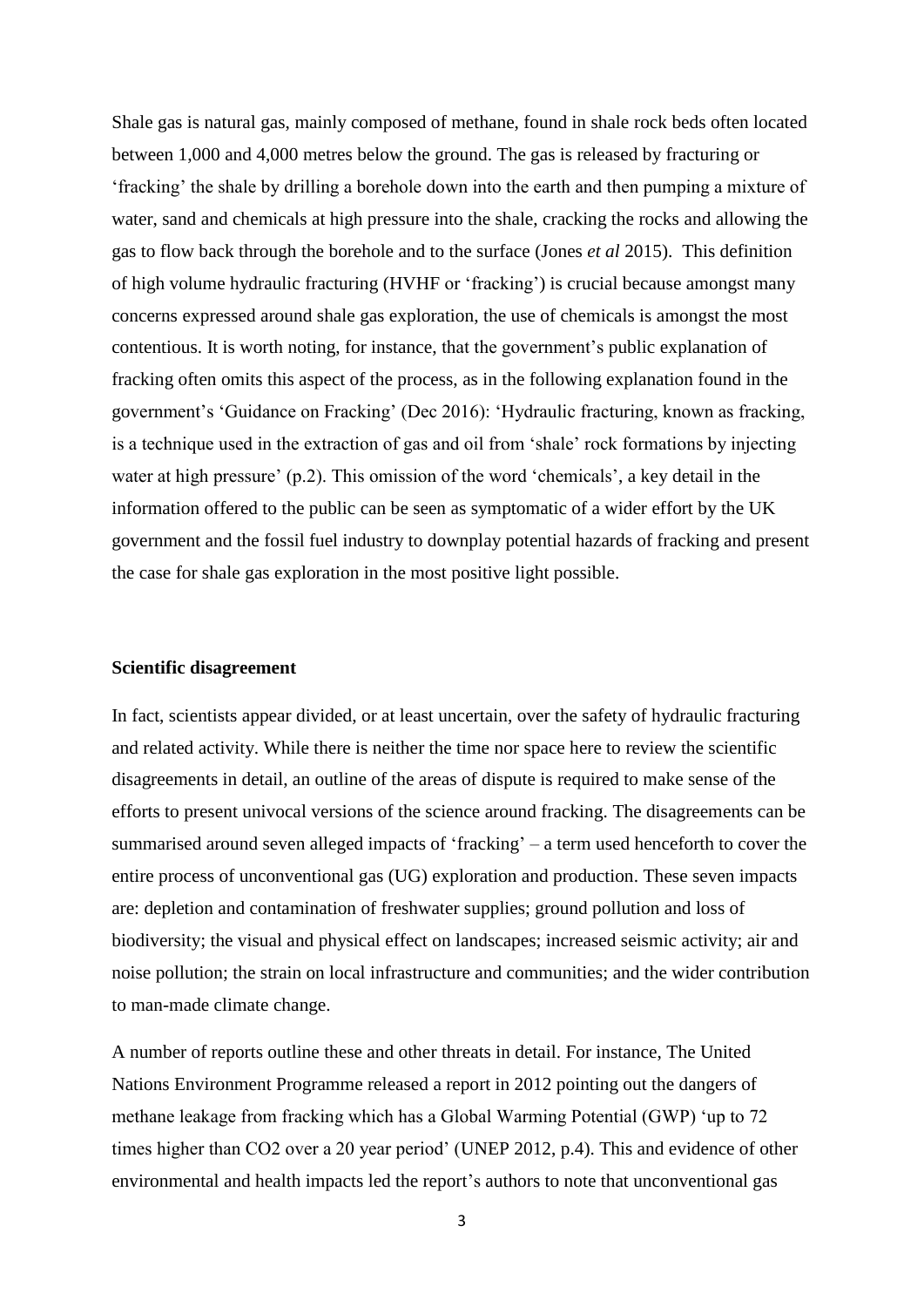exploitation 'already includes instances of water contamination, leakages to soil, wide-scale land clearing and negative health impacts' and that 'increased extraction and use of UG is likely to be detrimental to efforts to curb climate change' (p.11-12). Whilst not ruling out fracking, it warns of 'unavoidable environmental impacts even if UG is extracted properly, and more so if done inadequately' (p.11).

A report for the European Commission published in 2012 also noted 'high risk for people and environment' in terms of water contamination and depletion, air pollution, risk to biodiversity, noise impacts and traffic (AEA 2012, p.v-vi). The report details how developing unconventional fossil fuel resources poses greater environmental risks than conventional gas development. Some recent studies have also argued that state support for unconventional oil and gas exploration is likely to be at the expense of the necessary huge investment in renewable sources of energy such as solar, wind and tidal required to reduce C02 emissions to acceptable levels (see Bosworth 2014). Hansen *et al.* (2012), for instance, argue that it would be 'foolhardy' for governments to encourage the development of any further fossil fuel extraction which may result in uncontrollable climate change. The danger underlined here and in other studies (see Tyndale Centre 2011) is that if states encourage unconventional oil and gas exploration our dependency on fossil fuels will simply be prolonged and the danger of runaway global warming will increase.

Induced seismic activity is another area of concern for those opposed to fracking. Scientific studies have clearly linked earthquakes with the underground disposal of wastewater from both conventional and unconventional oil and gas wells. Consequently, while hydraulic fracturing itself may not increase seismic activity, areas where fracking and associated wastewater disposal takes place have seen an enormous increase in tremors and quakes. The 2016 US Geological Survey observed, for example, that from 1950 to 2005, Oklahoma recorded an average of 1.5 earthquakes with a magnitude greater than 3.0 per year compared to 'several hundred M3.0+ earthquakes per year' in recent years (Petersen et al. 2016, p.14). In fact, the very short-lived exploratory fracking by Cuadrilla Resources in Lancashire in 2011 was halted due to widely reported earth tremors in the seaside town of Blackpool. While these were relatively minor, at 1.5 and 2.3 on the Richter scale, Cuadrilla later admitted, following an investigation they commissioned, that hydraulic fracturing was the most likely cause.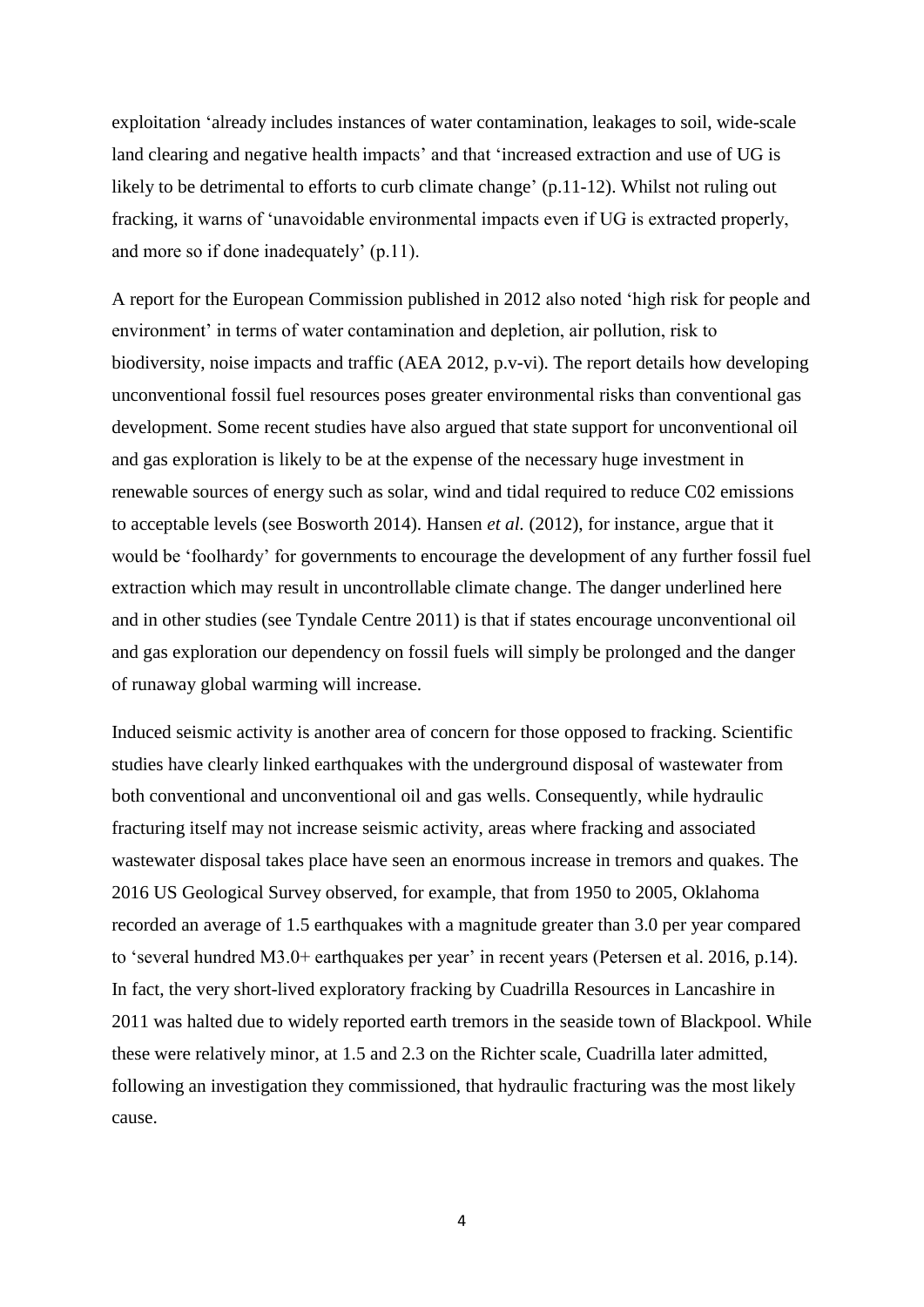While earthquakes, subsidence, noise, traffic and other threats to property values are of major concern, the dangers of water, air and land pollution from fracking have usually been most heavily prioritised in anti-fracking campaigns. These pollution issues have also been explored in numerous scientific reports and studies (see Jackson *et al.* 2015; TEDX 2016). The Chartered Institute of Water and Environmental Management (2012), for instance, stated that the UK 'should not encourage fracking as a part of our energy mix until there is more evidence that operations can be delivered safely' (cited Ritchie *et al.* 2014, p.3). A CHEM Trust report in 2015 entitled *Chemical Pollution from Fracking* warned of serious risks of local water, and land pollution and that fracking has the potential to massively impact the countryside and those who live in it – 'be it people, livestock or wildlife'  $(p.16)$ .

Based on US figures, 2,400 000 gallons of fresh water, on average, per well is required to frack for shale gas, and the pressure on resources could be felt by communities that are vulnerable to water shortages and periodic droughts (see Harrison *et al.* 2014). As Jones *et al.* (2015) point out, these large volumes of water, mixed with a smaller volume of chemicals and lubricants, are pumped into boreholes where it is often difficult to predict their migration.

### **Public opposition**

In light of these and other environmental and health concerns, public opposition to fracking in the US has increased significantly, rising from 40 percent to 51percent in 2015 alone (Gallup 2016). Numerous states, towns and cities around the world have voted for a moratorium on fracking, including the states of Vermont and Maryland in the US and Victoria and Tasmania in Australia. New York State voted to ban fracking after the release of a New York State Health Department (2014) report citing hundreds of peer-reviewed studies that pointed to chemical contamination, excess methane in water, surface spills, noise exposure and other health and environmental impacts. Many European countries have also shown little appetite for fracking with bans and moratoria in place in France, Germany, Netherlands, Czech Republic, Austria, Bulgaria, Scotland and Wales (Bloomberg 2014).

It may be that media coverage of fracking controversies and reports combined with the sustained efforts of anti-fracking activists are now having an impact on British public opinion. O'Hara *et al*.'s study of public attitudes in the UK to shale gas, for instance, shows a marked decline in support for fracking between 2013 and 2015 dropping from around 62 to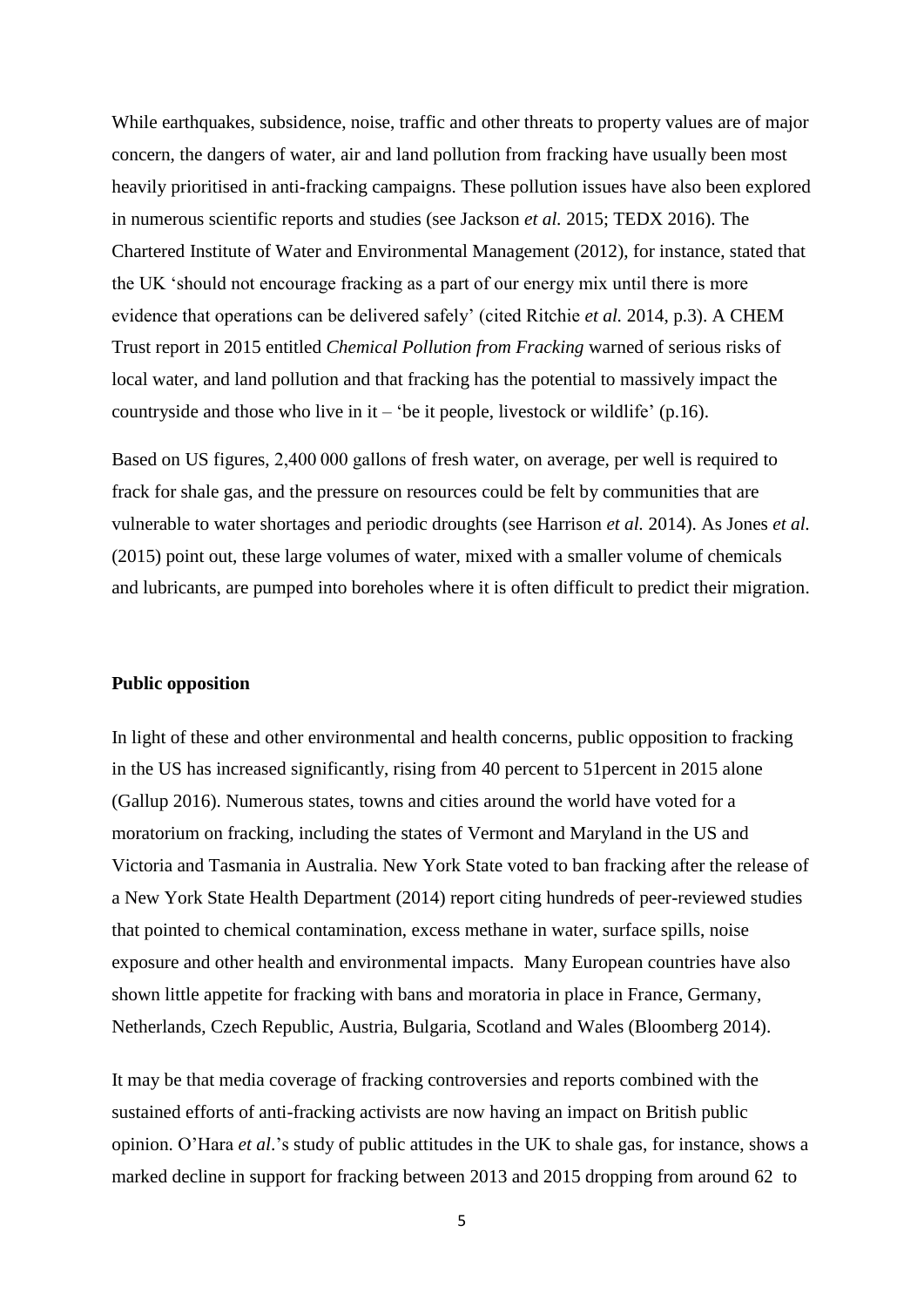47 percent. Shale gas, the authors observe, 'remains the energy source the UK public are least likely to want in the UK's 2025 energy mix' (2015, p.13). Their study shows that while shale was still considered a potentially cheap energy source that could bring significant economic benefits, growing numbers in the UK are opposed to its extraction, particularly amongst women who worry about the environmental impacts of fracking. The survey concludes that a growing proportion of the population do not want shale gas and that 'If the government pushes forwarded with its plans to fast track shale gas developments it must be prepared for significant levels of opposition from grass roots activists' (O'Hara et al. 2015, p.14). Evidence of this opposition has already appeared in mainstream media coverage and prolific social media coverage of protests around exploratory drilling in Balcombe in West Sussex, Upton in Cheshire, Barton Moss in Salford and on the Fylde coast in Lancashire.

## **The shale gas campaign**

In 2013 the Institute of Directors identified the negative 'reputation' of fracking as one of the main barriers to enabling commercial production of on-shore shale gas to go ahead in the UK. They recommended that 'the industry itself needs to develop a social licence to operate' and that 'more needs to be done to gain the confidence of local communities' (cited Jones et al 2015, p.383). Efforts to build public confidence in shale gas as a socially responsible and environmentally safe energy have taken a number of forms. Shale gas developers, such as Cuadrilla Resources, Dart Energy, Igas Energy and Ineos, have engaged several public relations, including Westbourne Communications, PPS, Bell Pottinger and Burson-Marsteller (Spinwatch 2015), to develop 'comprehensive, coherent and co-ordinated media relations campaigns in an attempt to win hearts and minds at both the local and national levels' (Jones et al 2015, p. 387). The first element of this broad campaign had been underway for several years and involved gaining elite support amongst policy makers and academics. At the policy level the appointment of Lord John Browne Chairman, Board of Directors, Cuadrilla Resources (until April 2015) in June 2010 as the government's 'Lead Non-Executive Director' at the [Cabinet Office](http://powerbase.info/index.php/Cabinet_Office) (Parliament.UK 2016) enabled a number of shale gas industry employees, supporters and advisors to be employed within relevant departments. Lord Browne's role in appointing business leaders as Non-Executive Directors to the board of each government department included four appointees at the Treasury, three at DECC, four at DEFRA which oversees the Environment Agency and three in the Cabinet Office.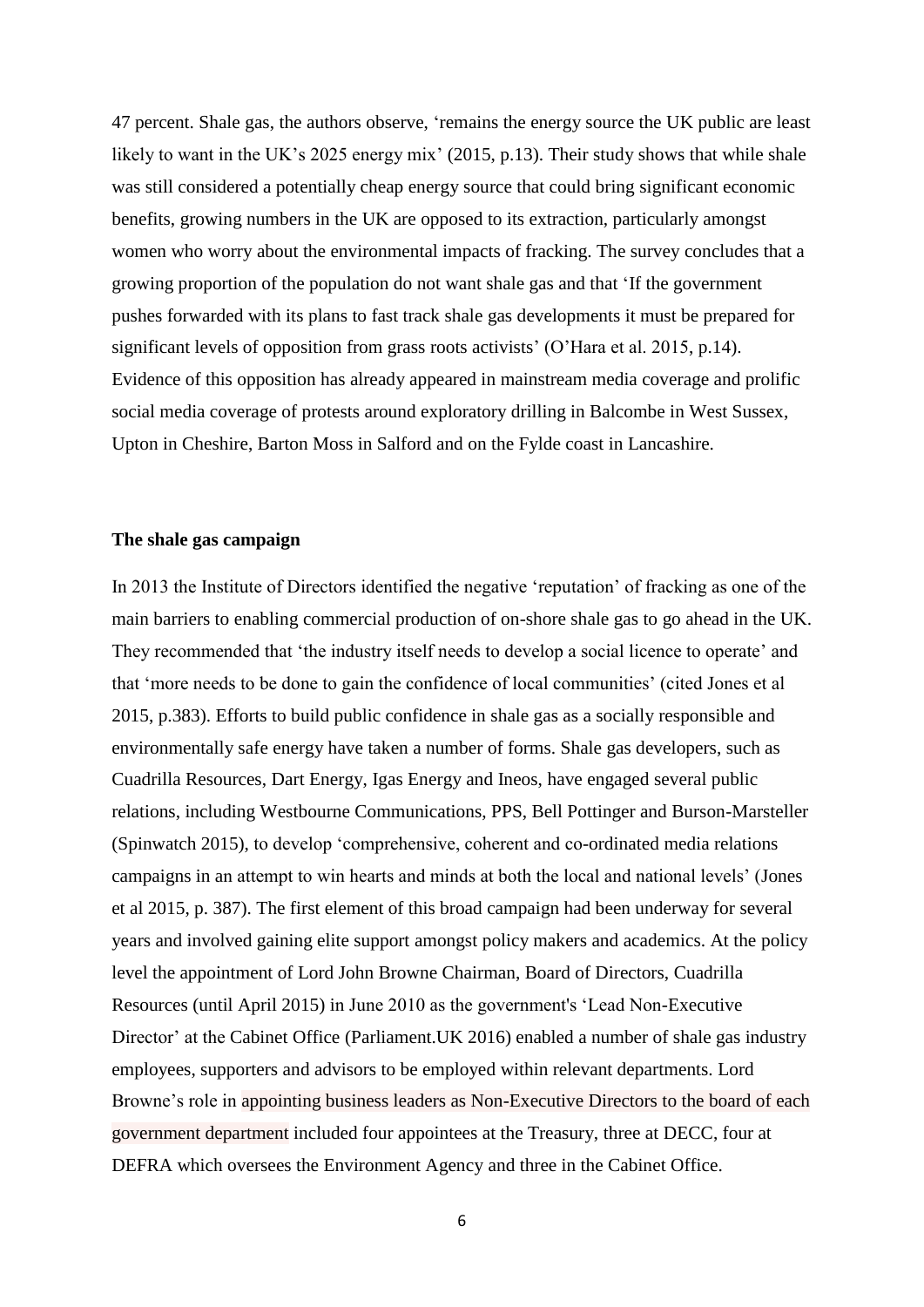In addition to these appointments, Lord Browne has lobbied the government for exemptions from the Environment Agency regulations for the shale industry and worked with Lord Smith (former Chair of the Environment Agency) to reduce consultation time on waste permits and intervene with a council on planning permission for Cuadrilla (Friends of the Earth 2015). In fact, lobbying is a somewhat insufficient term for what appears to be a partnership arrangement, or alignment of goals between government and industry around shale gas (see Cave and Rowell 2014 for an elaboration of the embedding of corporate interests in government). The lobbying watchdog Spinwatch (2015) lists dozens of government advisors with close connections to the fossil fuel and shale gas industries. The Spinwatch report also shows fourteen public relations firms 'hired by fracking companies', including Westbourne Communications, Weber Shandwick, Edelman, Burson Marsteller and Bell Pottinger with personnel embedded through various roles in government or political parties. While such connections are often hidden to all but the most diligent researcher, in other cases they are in full public view. The Task Force on Shale Gas (TFSG) was charged with providing the government and public with 'an independent and impartial examination of both the potential benefits and risks linked to shale gas extraction', but received £650,000 from the fracking industry, including the leading shale gas companies Cuadrilla, Centrica, French oil company Total, and chemical giant Dow. These sponsorship details were made public on the task force's web page and hence no claim of subterfuge could be alleged.

Nevertheless, the 'independence' of a shale-industry sponsored panel of four advised by five experts appears less certain on closer inspection. One of the panellists, Professor Ernest Rutter, wrote an article in *The Guardian* in 2013 defending fracking in answer to Green Party councillor's article on the topic. A second panellist Professor Nigel Brandon has held a research position with BP. The third, Emma Duncan, was the deputy editor of *The Economist,*  a freemarket-oriented magazine that has championed fracking. The fourth, Lord Chris Smith is critical of the government's policy on renewables and carbon capture, but supportive of fracking. Amongst the five advisors, was former Greenpeace director Stephen Tindale, known for his controversial support of GM crops and fracking. According to the TFSG's constitution, also published on the website, 'the mission, goals, strategy and tactical plans for the Task Force' [is agreed] 'in consultation with a Secretariat provided by Edelman'. Public relations firm Edelman also provided the secretariat for The All Party Parliamentary Group on Unconventional Oil and Gas until 2014. Edelman, which operationalises and implements the TFSG mission and goals, represents Energy UK, a trade association representing 80 gas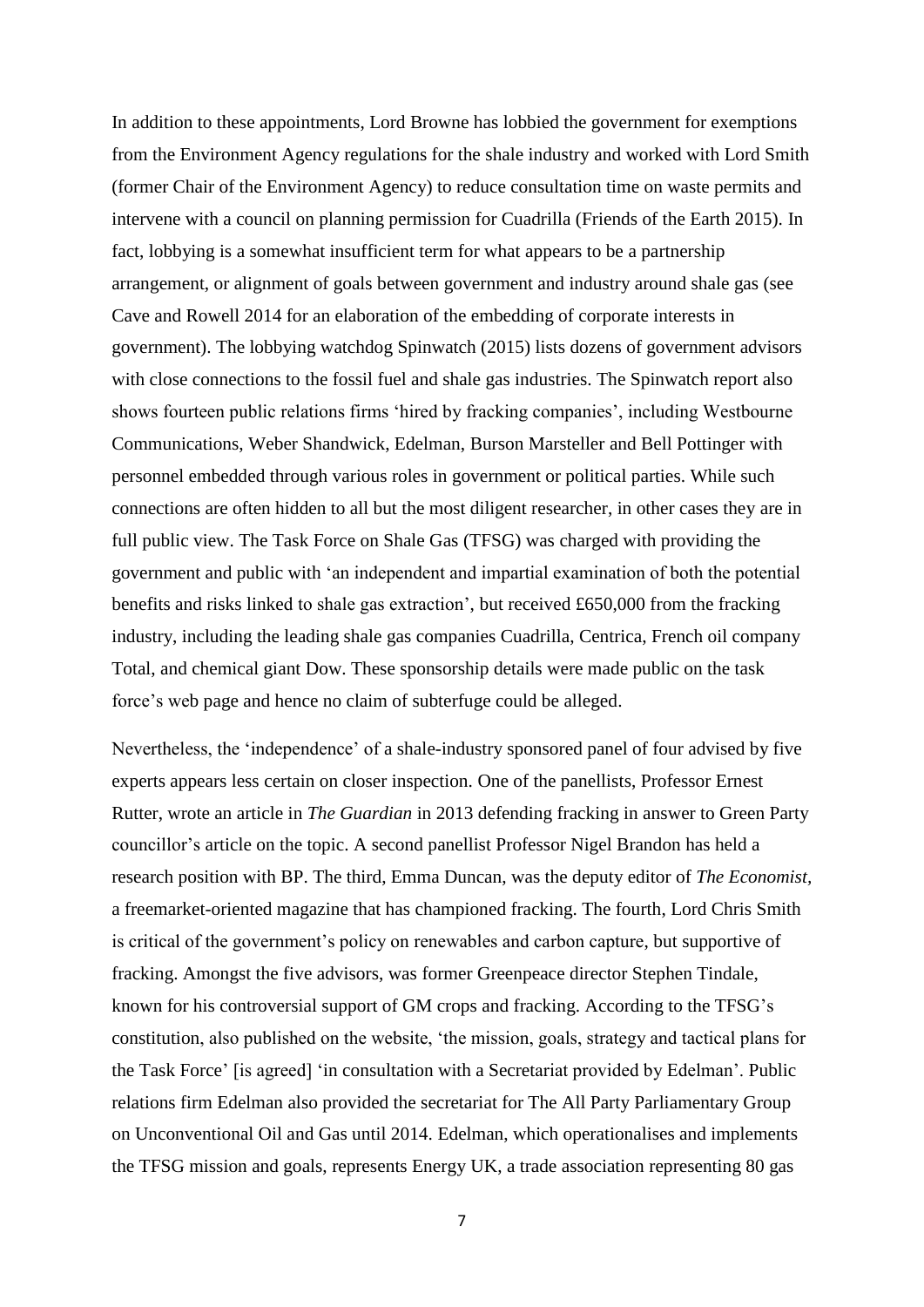and electricity suppliers in the UK. Perhaps unsurprisingly, the task force panel concluded after a year of investigation that 'shale gas can be produced safely and usefully in the UK provided that the Government insists on industry-leading standards' and that exploratory drilling should begin (Task Force on Shale Gas 2015).

Lord Browne, a major stockholder and CEO of Cuadrilla, one of the funders of the shale gas taskforce, was, amongst other roles, chairman of the Royal Academy for Engineering until 2011. In 2012, the Royal Academy released a government-commissioned report on fracking. This was one of four key reports surveying the existing scholarship and assessing the risk of fracking in various domains which the government draws on to support the scientific case for shale gas. The Royal Academy report argued that the health, safety and environmental risks associated with fracking 'can be managed effectively in the UK as long as operational best practices are implemented and enforced through regulation' (The Royal Society and The Royal Academy of Engineering 2012, p. 4).

The Geological Society (2012) issued a report the same year broadly echoing the position of Royal Society and Royal Academy of Engineering that shale gas can be extracted safely 'assuming wells are properly constructed' and provided that 'best practice is rigorously applied under an appropriate regulatory regime which addresses environmental and societal concerns' (p.1). MacKay and Stone's (2013) report for the Department of Energy and Climate Change (DECC) argued that shale gas's overall carbon footprint was comparable to gas extracted from conventional sources. It underplayed the potential threat of methane release, stating, 'if adequately regulated, local GHG emissions from shale gas operations should represent only a small proportion of the total carbon footprint of shale gas, which is likely to be dominated by CO2 emissions associated with its combustion' (p. 3). The fourth report, Public Health England's (2014) recommendations on the potential public health impacts of exposures to shale-gas related chemical and radioactive pollutants concluded using similar language to the three reports mentioned above: 'currently available evidence indicates that the potential risks to public health from exposure to the emissions associated with shale gas extraction will be low if the operations are properly run and regulated. In order to ensure this, regulation needs to be strongly and robustly applied' (p.46).

One government report which is not cited by those promoting shale gas the is the notoriously redacted [Department for Environment, Food & Rural Affairs'](https://www.gov.uk/government/organisations/department-for-environment-food-rural-affairs) *Shale Gas: Rural Economy Impacts* (2014) study which examined the 'potential economic, social and environmental

<sup>8</sup>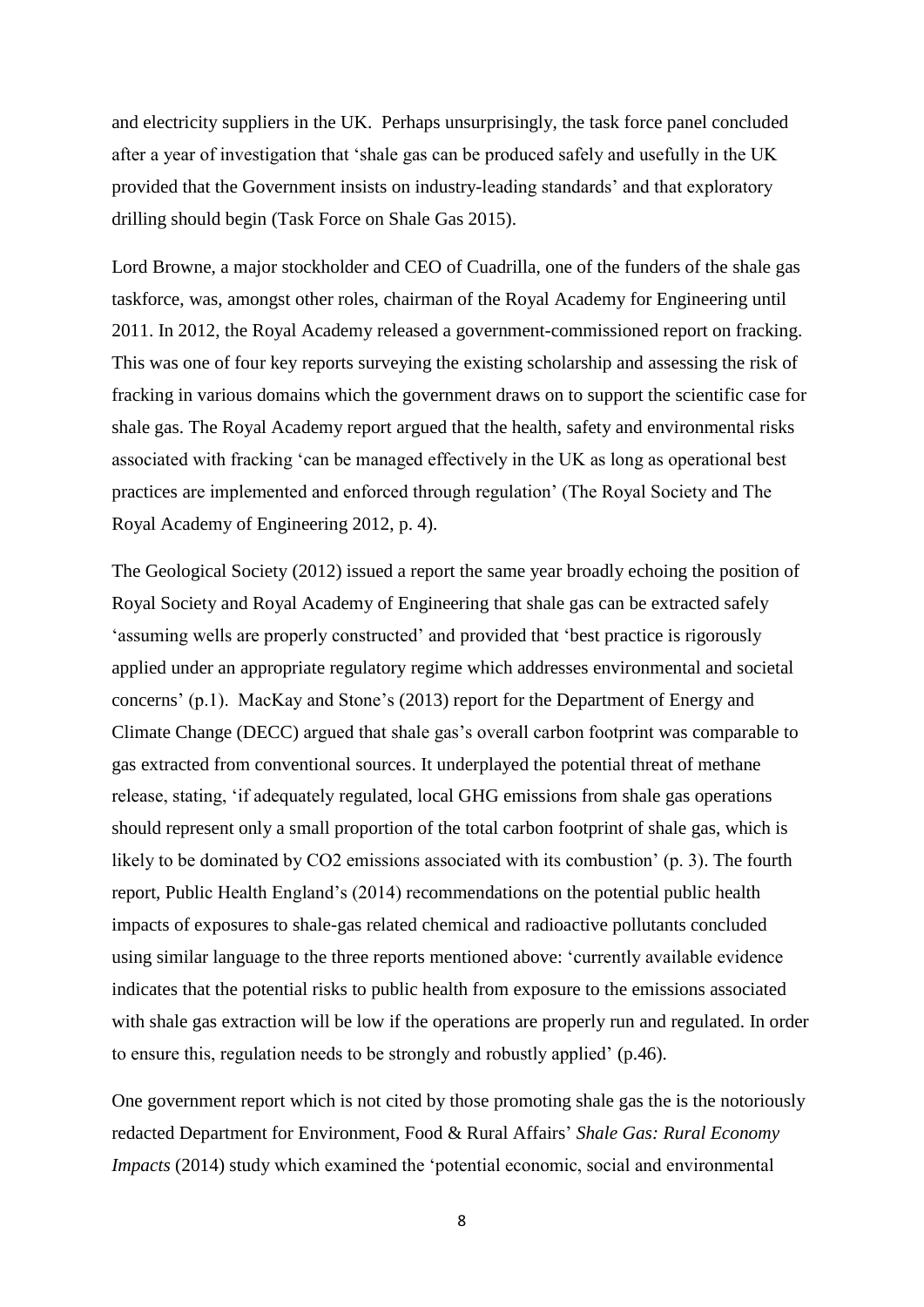impacts that are likely to be associated with an expansion in shale gas exploration'. The level of censorship (for want of a better word) can be measured by reading the recommendations (section 5) which are quoted in full here:

# **REDACTED**

REDACTED REDACTED REDACTED REDACTED REDACTED REDACTED REDACTED REDACTED

REDACTED

REDACTED [\(DEFRA](https://www.gov.uk/government/organisations/department-for-environment-food-rural-affairs) 2014. p.13)

A year later the government was forced to publish the report in full after the Information Commissioner ordered the government to do so. The report provided some detail on likely water, noise, light and air pollution alongside possible short term benefits and long terms costs to the local economy, rents, house prices and insurance premiums. The covering note to the full report appeared to discredit, or at least undermine, the contents:

'This paper is an early draft of an internal document; it is not analytically robust. [...] Containing no new evidence, the paper simply refers to data from overseas studies which cannot be used to predict impacts in the UK with any degree of reliability'. (DEFRA 2015, p.1).

# **Advocacy coalitions and sponsored research**

However, as Cairney *et al*. 2015. observe, 'evidence-based policy making' (EBPM) is a political process like any other, involving competition to decide what counts as evidence,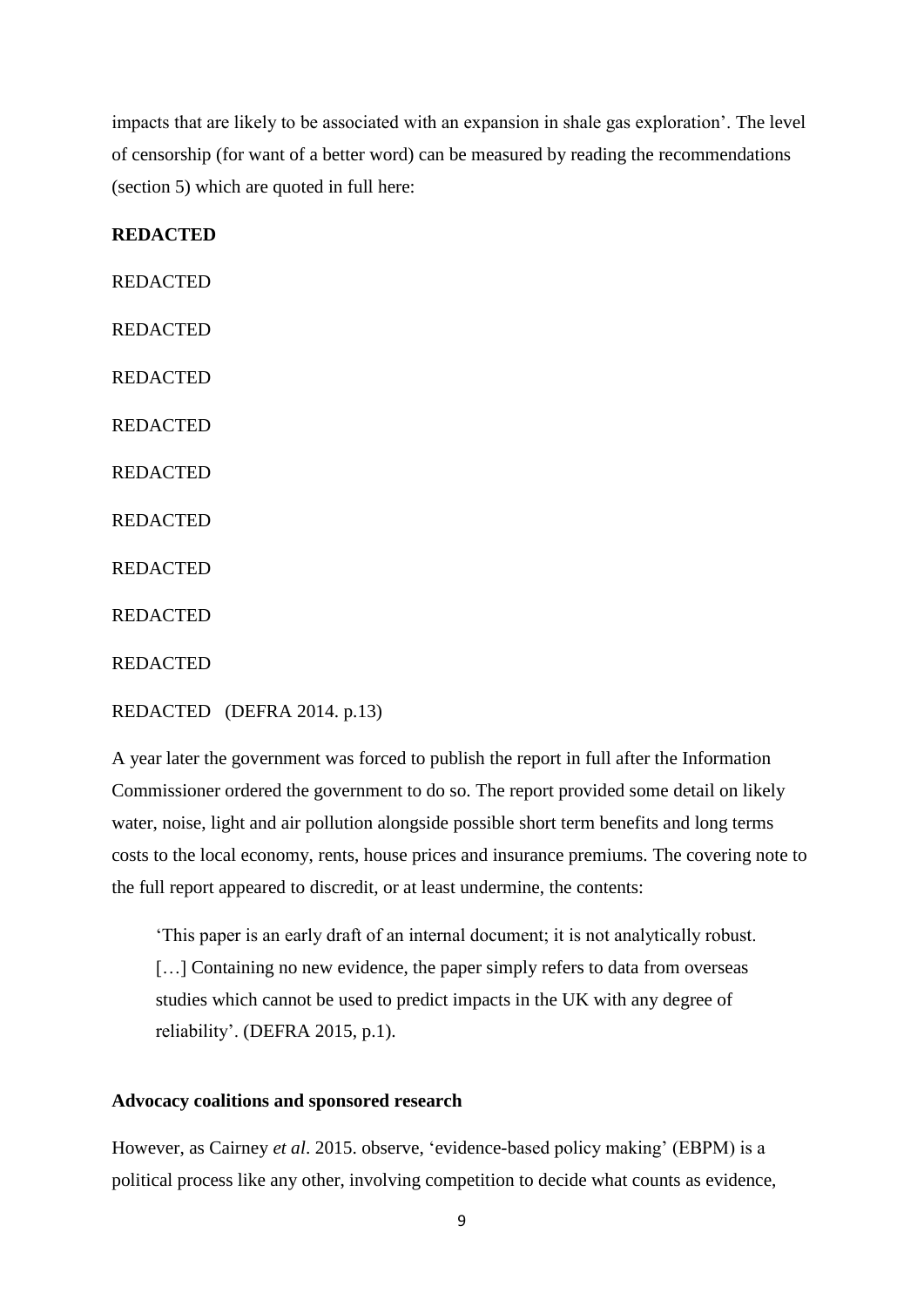how it should be evaluated, and what policymakers should do with it. They explain that while science plays an important role, 'the link between scientific information and policy is not linear or unproblematic' (p.3). As Cairney *et al.* 2015 remark, policymakers form 'advocacy coalitions' to join resources, coordinate their influence strategies, and translate their goals into policy. These contain, 'people from a variety of positions (elected and agency officials, interest group leaders, researchers) who have similar policy beliefs and who coordinate activity over time (p.9). A 'network' of academic experts is a core component of the 'advocacy coalitions' which emerge from the drive to formulate and enact energy policy. It is unsurprising therefore, that some of the 'experts' on fracking most frequently cited in US and UK government reports emerge from fossil-fuel funded institutes and research centres. The issue of 'sponsored research' is acute in the US where most scientific work is directed toward finding more efficient and cheaper ways of getting shale gas out of the ground, rather than on the environmental and public health effects. However, with cuts to publicly funded research, industry sponsorship is a rapidly growing practice in the UK (see Lander 2013). According to research by investigative reporter Maeve McClenaghan (2015), 80 percent of the Russell Group Universities received funding from the fossil fuel industry totalling £134,000,000 between 2010-15. Just four, the University of Manchester, University of Cambridge, University of Oxford and Imperial University, received nearly 60 percent of this figure. The long term reputational impacts on higher education institutions and academic research more generally of industry-sponsored research grants are unclear, but the danger of perceived 'sponsorship bias' is that it may discredit much of the research funded, or part-funded, by the oil and gas industries. Reputational damage to Higher Education institutions of this kind has already occurred in the US several times. For example, New York State University's Buffalo Shale Resources and Society Institute (SRSI) was closed in November 2012 after allegations that a report on 'Environmental Impacts during Marcellus Shale Gas Drilling' was compromised by historical financial interests which may have influenced the authors' conclusions.

As Dr Stuart Parkinson, Executive Director of Scientists for Global Responsibility, points out leading oil and gas corporations now have a major influence on the teaching and research in many of the UK's top universities. They can, in his view, 'steer' research agendas towards fossil fuel related R&D rather than urgently needed alternatives and thereby undermine progress in tackling climate change (cited McClenaghan 2015).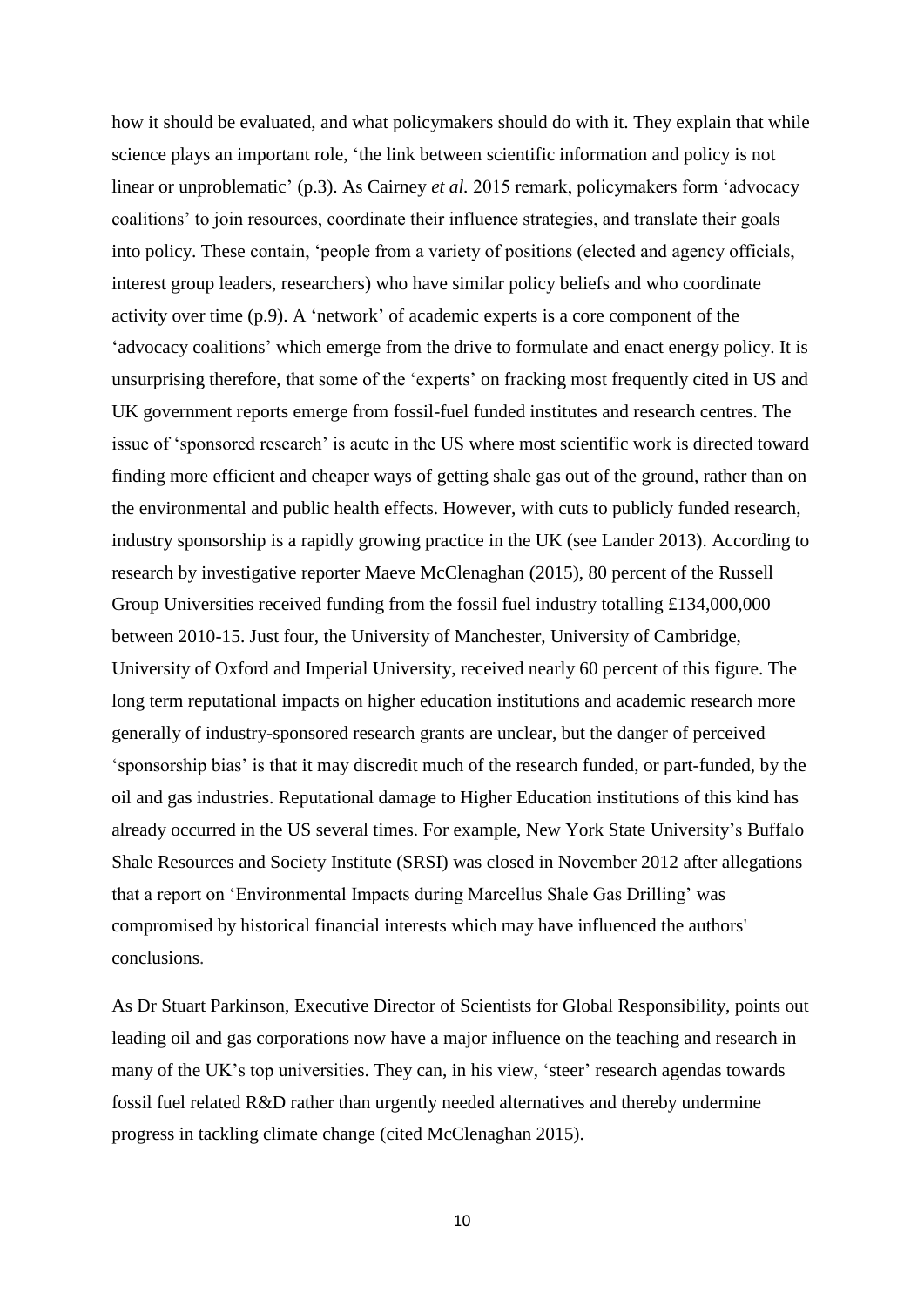Research centres frequently cited by the government and in the media on the issue of fracking include Durham University's Energy Institute and the British Geological Survey based in Nottingham, which both receive sponsorship funds from a number of hydrocarbon and exploration companies. ReFINE – a 'fiercely independent' research consortium led jointly by Durham University and Newcastle University which focuses on the 'potential risks of shale gas and oil exploitation' is primarily funded by Centrica (which bought a 25 percent stake in Cuadrilla in 2013) and shale gas developers Ineos.

#### **The BBC's coverage**

How successful the strategy of funding research centres has been for the shale industry can be assessed by a surveying the BBC's coverage of the controversial extraction process. If the government and shale industry's 'trusted experts' dominate coverage this might be a decisive factor in the battle for the 'hearts and minds' of the general public. An Ofcom poll conducted in 2015 showed that half of people surveyed regard the BBC's news outlets, across TV, radio and online, as their 'single most important source of news' with the highest rating for accuracy and trustworthiness (Ofcom 2015, p.62). If industry-funded scientists are found to shape the scientific debate around shale gas on the BBC, this could play a critical role in persuading a sceptical or undecided population of the merits of shale gas development.

To assess this, a sample of BBC stories on hydraulic fracturing was downloaded from the BBC website to offer a snapshot of the coverage of the debate. The search terms 'fracking' and 'science' were entered into the BBC's website (in March 2015) for the period 1<sup>st</sup> January 2013 to  $31<sup>st</sup>$  December 2015 and any irrelevant results (such as stories about 'tracking') were deleted. The search was confined to the top twenty stories published between 2013-15 leading up the passing of the Infrastructure Bill in February 2015 and awarding of 93 Petroleum Exploration and Development Licences (PEDLs) after environmental assessment in December 2015. The onshore oil and gas licensing round was open to a period of six weeks public consultation from August 2015 on potential environmental impacts and was therefore a politically sensitive period in which hostile public opinion may have acted as a potential impediment to the government's plans to go 'all out for shale'.

So how is the science around fracking represented in this sample of BBC's coverage from 2013-15? The twenty online articles and on-demand radio broadcasts were analysed and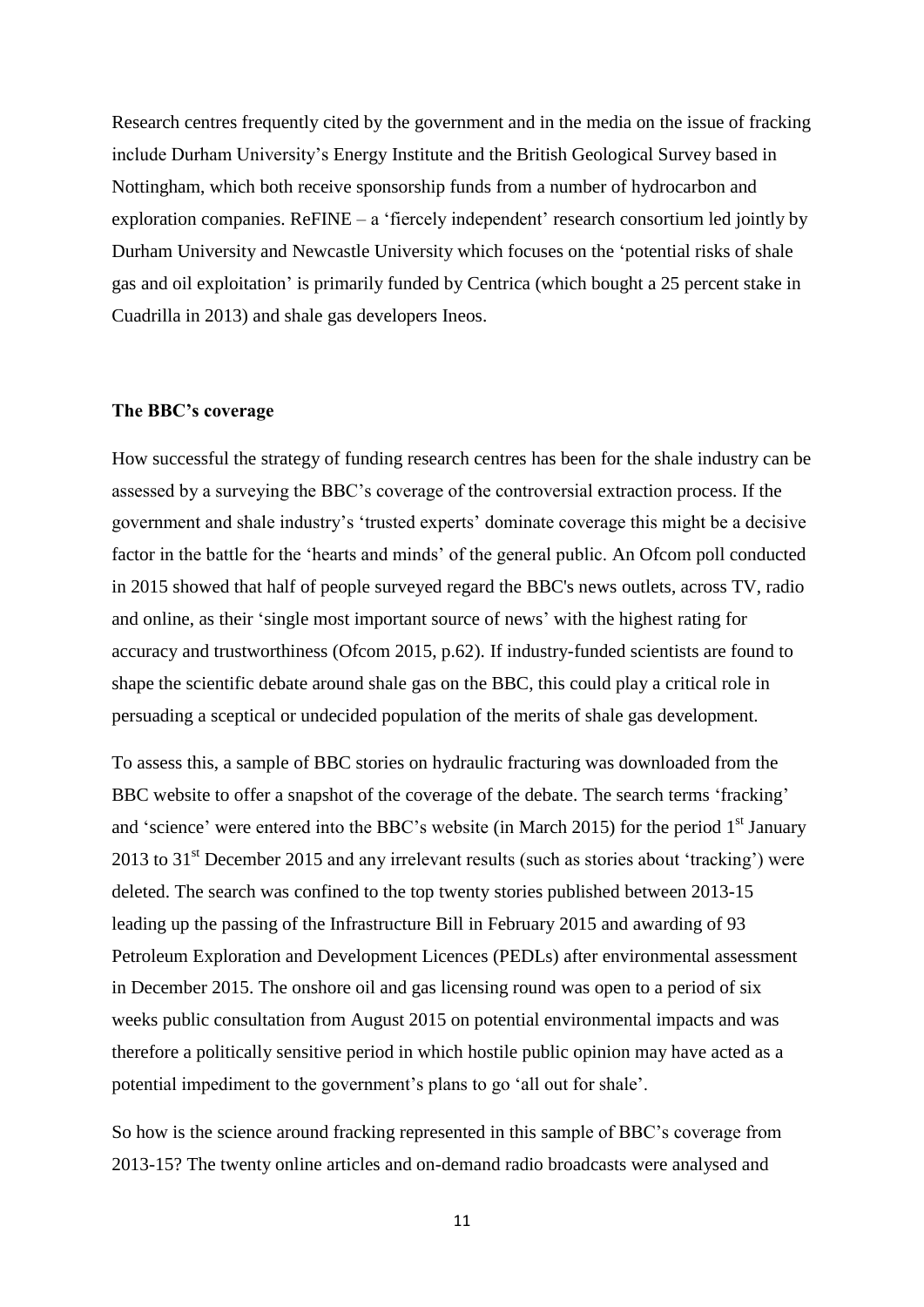contributors' views coded as either broadly in favour, neutral or against. While most articles made some effort to offer a brief summary of positions in favour and against fracking, the majority of contributions were broadly in favour, or presented a view that evidence-based science supported the case for shale gas development. This can be seen, at one level, by a simple tally of contributors over the sample with ten scientific sources, six industry sources and nine political sources broadly in favour of fracking, while just two scientists, five politicians and six environmental groups were cited as broadly opposing the case for fracking. The coding revealed five scientific sources and four political sources offered broadly neutral positions and that the British Geological Survey offered both neutral and broadly pro-fracking positions. Significantly, some of the sources contributed to more than one pro-fracking story. Professor Richard Davies was cited twice, as was Professor Quentin Fisher of the University of Leeds and Professor Zoe Shipton of Strathclyde University, (all frequent advocates for fracking in the media), while the British Geological Survey made contributions to a number of stories. All four sources have received research funding from oil and gas interests.

The range of contributors is of interest, with political sources outweighing scientific sources. Where party affiliation was identified, seven conservative sources dominated the pro-fracking argument with just one Labour, MSP Iain Gray, in favour. Political opposition to fracking came from four sources – two SNP and one cross-party (Environmental Audit Committee) and one unknown (planning officers at Lancashire County Council). The two scientists cited as broadly against fracking was Professor Martin Mayfield of the University of Sheffield (briefly) and Professor Kevin Anderson of Manchester University who wrote to BBC *Inside Science* to complain, and was interviewed about, unbalanced coverage on fracking and climate change. The impression created across the twenty articles was that scientific studies supported the case for fracking, with very little science offered in the case against. Arguments against fracking were mostly cited by various environmental groups such as Greenpeace (three times), Friends of the Earth, Frack Off, WWF Scotland and National Trust.

The sense that the scientific evidence lies on one side of the debate is heightened by some of the BBC's own reporter's commentaries. The following is taken from one of the twenty reports published on July  $28<sup>th</sup> 2014$ , in which the BBC's environmental analyst Roger Harrabin is quoted: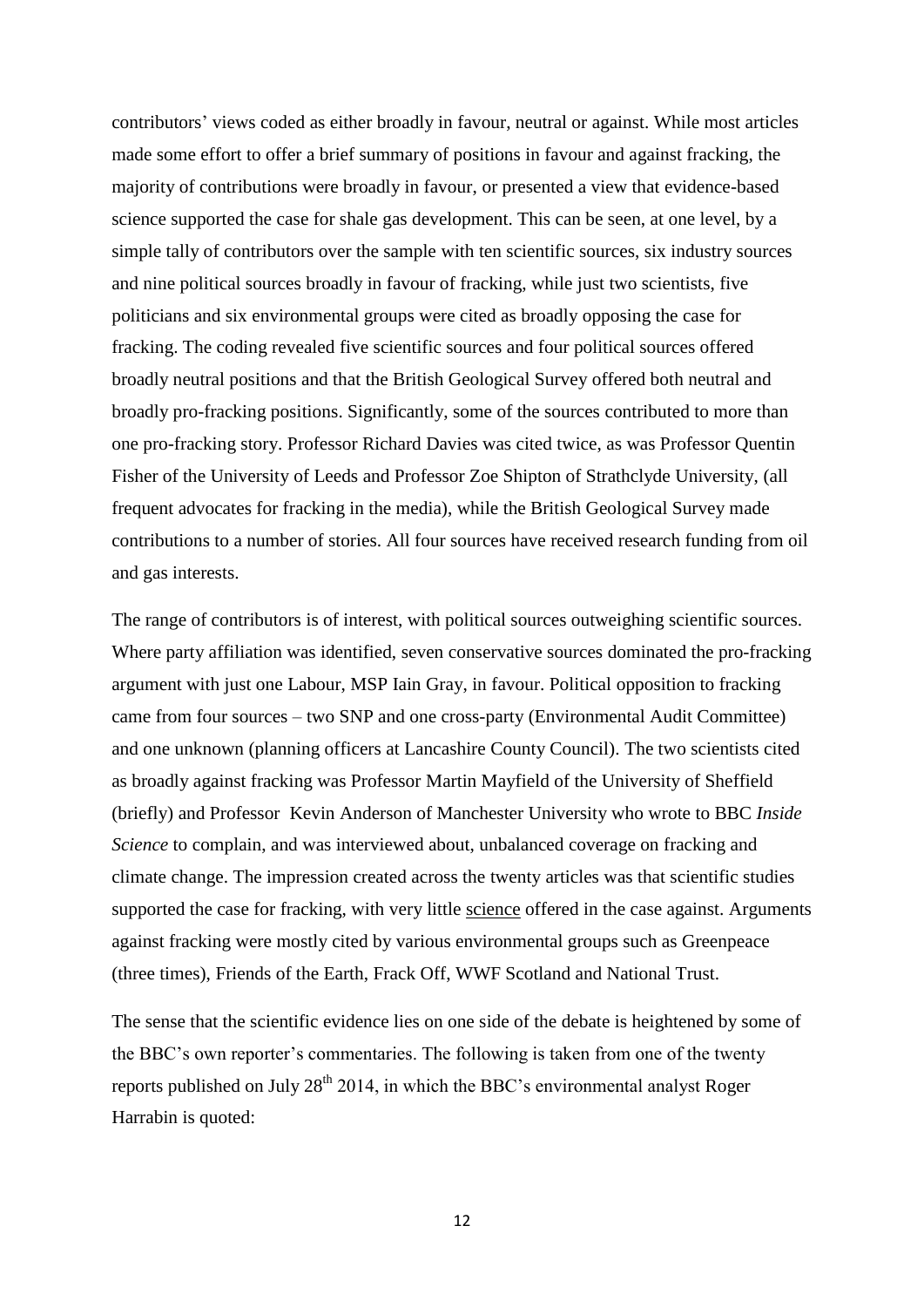"If environmentalists succeed in stopping fracking in the UK by stirring up local objections they will actually make the greenhouse effect worse in the short term. This is because Britain will continue to use gas for heating and as a backup to capricious wind and solar electricity. If the industry can't get British gas it will import liquefied gas - and the energy needed to turn gas liquid makes it worse for the climate than home-produced gas."

The language employed here 'stirring up local opposition', 'capricious wind and solar electricity', 'worse for the climate' clearly favours the government and shale industry's narrative that shale can contribute to reducing the threat of climate change when, as we have seen, many evidence-based scientific studies suggest the opposite may be true (Tyndale Centre 2011; UNEP 2012; Harrison *et al*. 2014).

An examination of two radio broadcasts amongst the twenty stories reveals further lack of impartiality on the science around fracking. The first story which emerges as no.1 from the search for 'fracking' and 'science' on the BBC's homepage, was a broadcast by *Inside Science* on 26<sup>th</sup> September 2013 - a 'fracking special' meant to 'really understand the science surrounding the controversies'. The presenter, Adam Rutherford 'sorts science fact from science fiction' by putting 'your frack FAQs to four experts'. We are first introduced to Kris Bone, a well engineering director at iGas who is given five of the 15 minute feature to explain how the process worked from a coal-bed methane well in Warrington in Cheshire. Bone reassures listeners that 'fracking is not a new process' and has been around in the UK 'for at least 30 years' and used at around 200 onshore wells already: 'What is new is that it is in the deeper shales, which is a relatively new process in the UK'. Rutherford then introduces four experts who address some of the 'anxieties expressed by the public about fracking'. These are Professor Richard Davies from the Energy Institute; Dr David Rotherie, from the Open University; Professor Zoe Shipton, from the University of Strathclyde; and Professor Mike Stephenson from the British Geological Survey. These experts effectively dismiss concerns about water pollution and depletion, earthquakes and climate change. For instance, Richard Davies argues that 'the risk of contamination from fracking itself is incredibly low. There is not a single proven example of fracking causing contamination of groundwater'. David Rotherie supports this view, stating 'I don't think people's domestic water is at risk'. Zoe Shipton, also argues that the 0.1-0.2 percent chemicals found in fracking slickwater were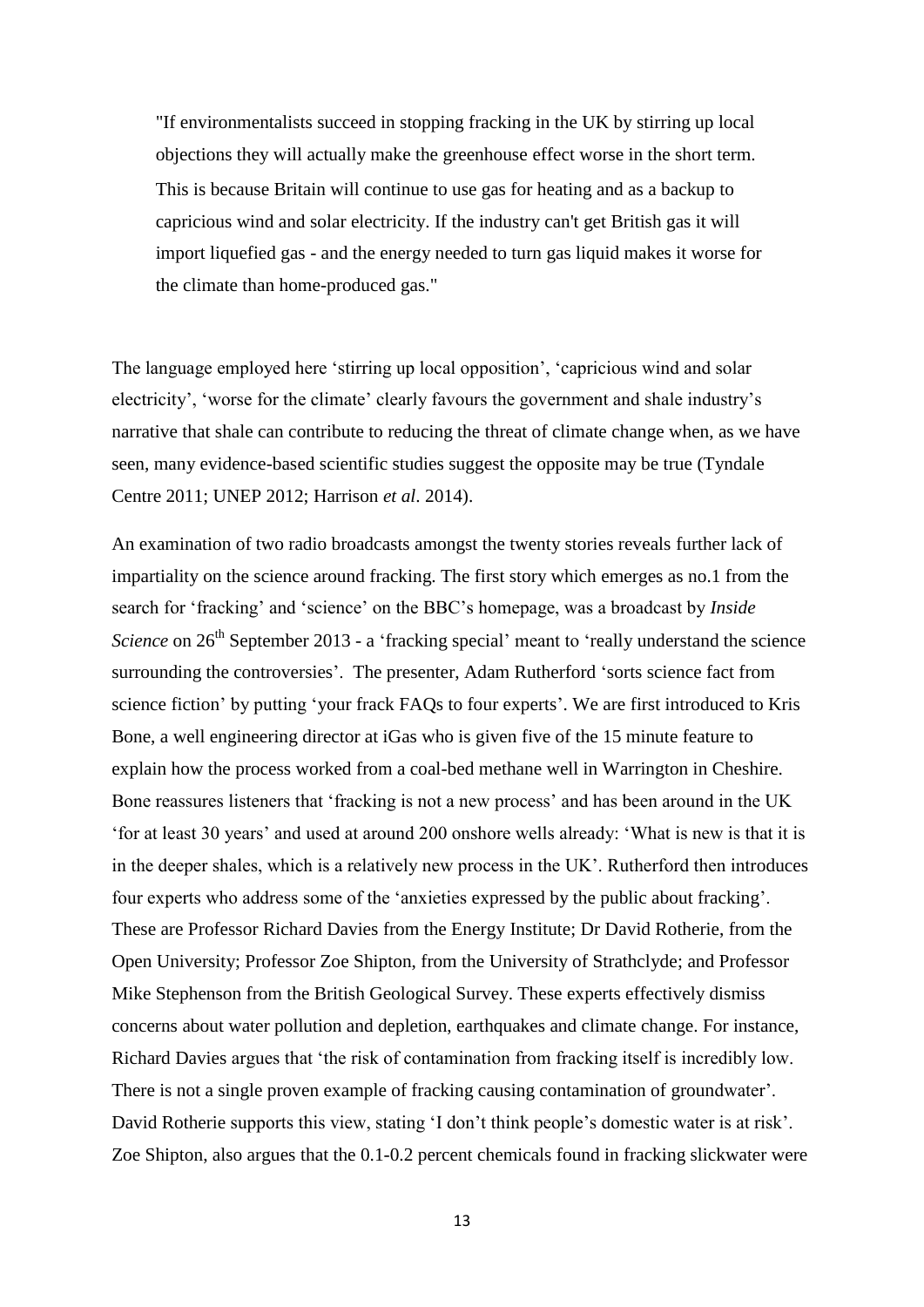safe and could be compared to, for instance, the scale inhibitor found in your kettles and that these could be safely captured and treated on site.

Richard Davies addressed the issue of water scarcity and admitted the issue 'depends where you are' (the risk in Southern England and Karoo desert in South Africa was greater than in the North of England), but that the proposed water consumption for fracking was a tiny percentage of overall national consumption in the UK. On climate change, Dave Rotherie, makes the case that domestic gas would create less C02 emissions than importing gas from abroad, and that shale gas is a 'very good stop gap' […] 'otherwise we are going to be buying gas from the Russians for the next few decades'. Finally, on the issue of earthquakes, Mike Stephenson from the British Geological Survey admitted that the test drilling in Lancashire had probably caused very small tremors, but that, fracking, could actually 'save us from larger earthquakes, rather than causing earthquakes'.

In another *Inside Science* broadcast devoted partly to 'dispelling myths' around fracking on  $11<sup>th</sup>$  June 2015, after a vote by European MEPs for a moratorium on fracking, the two scientists interviewed were Justin Rubinstein from the US Geological Survey and Zoe Shipton (again) from Strathclyde University. The introduction to the interview sets out the concern clearly: 'There is no doubt that in the US, earthquake activity has rocketed in the last decade', but Justin Rubenstein argues that:

'the increase in earthquakes certainly correlates with human activity and the increase does correlate with fracking, but correlation is not causation. We really don't think many of these earthquakes are directly related to fracking. Maybe in the order of 5-10 percent of these earthquakes are attributable to fracking. The process that we think is related to these earthquakes is a process called waste water disposal. And this is water that comes out when you're pulling out oil or gas'.

The presenter Adam Rutherford, puts aside the 5-10 percent of cases that may be caused by hydraulic fracturing directly and comments:

'Well that's very interesting […] it is based on gas mining I suppose, but it is not actually fracking that is causing that increase'.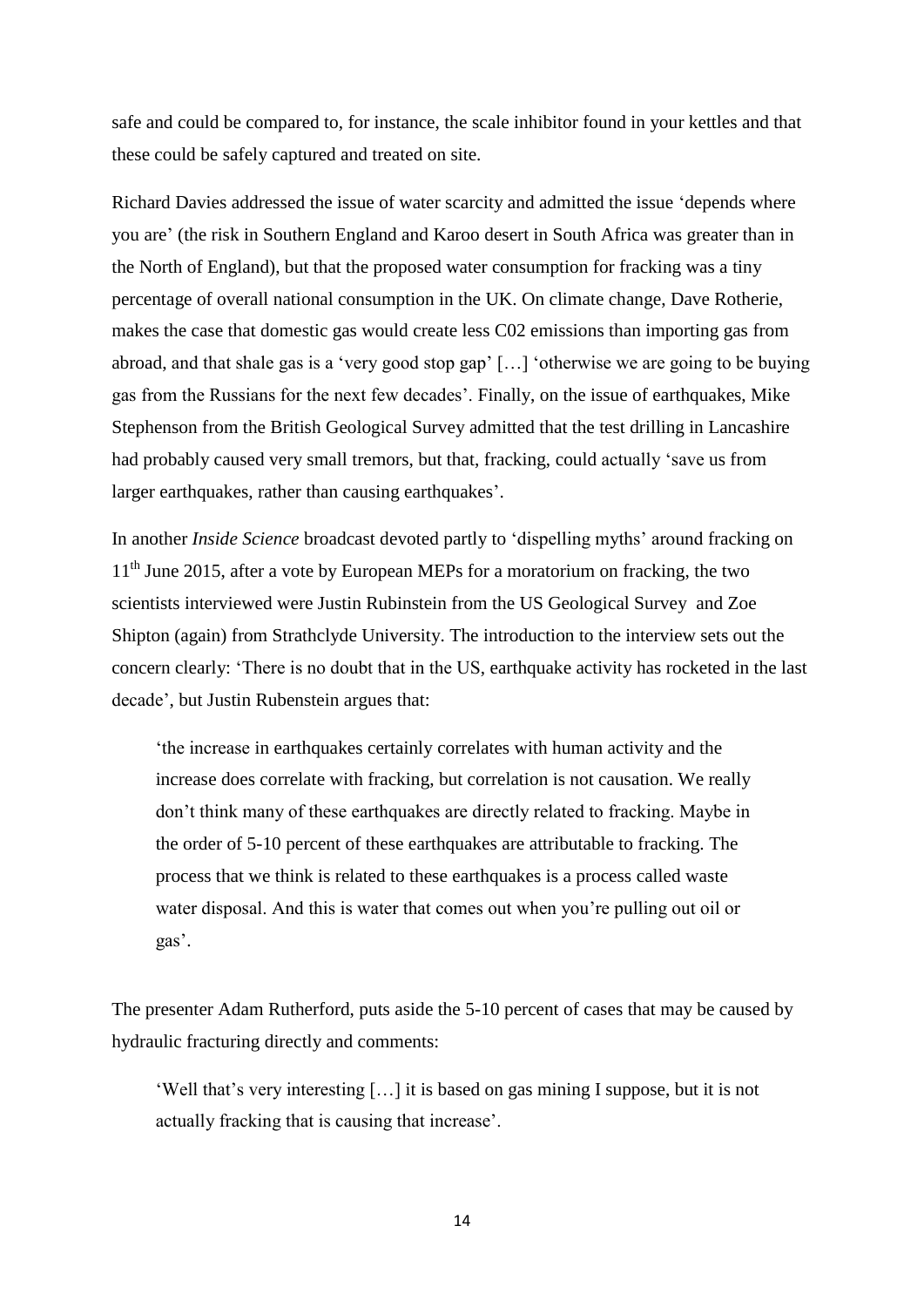This interpretation depends on the narrowest definition of fracking as only the actual cracking of rocks deep beneath the earth's surface, rather than the entire process around unconventional gas extraction which includes, in the US at least, pumping water at high pressure, which stresses well integrity and underground waste water disposal.

Zoe Shipton, from Strathclyde University, argues that because waste water injection is 'unlikely' to be allowed, seismic events will be small and 'difficult to feel'. Returning to the MEP's largely 'symbolic' vote in support of a moratorium on fracking the presenter asks:

Is this a mistake? Is this a vote in the sway of popular opinion rather than evidence-based policy?

Zoe Shipton replies:

People are often not driven by the science. We can inform people about the science as much as we like, but the thing which makes people make their own minds up is their own values, fears and their concerns. There have been a number of reports including one by the Royal Society and Royal Academy of Engineering, that I was involved in, that have looked at the issues around environmental safety. The reports have largely found, or almost unanimously found, that this industry can be managed in a safe way if it is regulated properly and that the regulations in the UK are fit for purpose'

# **Conclusion**

The BBC's charter requires that it offers balance and impartiality in the reporting of news and current affairs. In the case of reporting the scientific complexities and debates around fracking, it appears that the BBC is falling short of its obligations. The proposed introduction of fracking in the UK has so far passed the legislative hurdles and gained media and mainstream political support from the major parties. The government and sections of the media continue to frame shale gas as 'the cleanest fossil fuel' (DECC 2013, cited Jones et al. 2015). However, opposition to fracking continues to grow, and it may be that efforts to suppress dissenting scientific evidence by the government, the shale industry and the media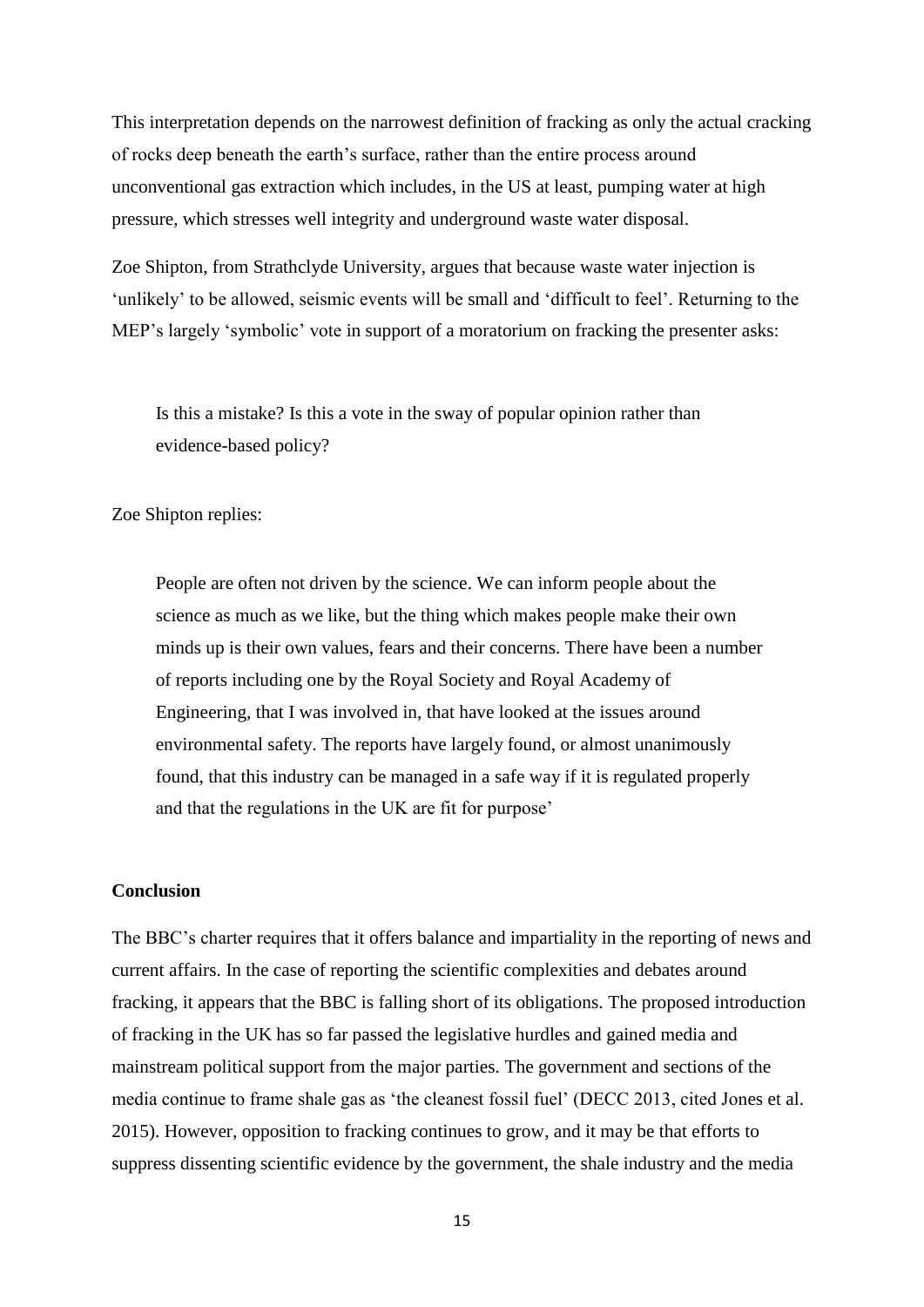will only amplify opposition and increase resistance to new technology. The various scientific doubts and uncertainties about fracking have not prevented the shale industry, the UK government and the BBC from presenting an optimistic and simplistic science-based case for unconventional gas. If shale gas exploration proceeds as planned in the UK, *any* evidence of negative impacts on communities, particularly accidents or contamination of water supplies in such a densely populated island will only mobilise greater and more intense opposition to the shale industry and any government or group of experts attempting to defend it.

The danger is that a one-sided, industry-funded presentation of science research may affect not only the reputation of fossil fuel industries, but academic institutions and values as well. In this respect the shale industry has fallen short of its Corporate Social Responsibility obligations to respect the views and livelihoods of communities and stakeholders in relation to the extraction of unconventional gas. Retreating behind narrow definitions of 'fracking', attempting to steer research and manage the debate in the media alongside intensive lobbying operations in the government may ultimately backfire and exacerbate public distrust of politicians, the mainstream media and the fossil fuel industry. A careful consideration of the impacts of continued hydrocarbon exploration (and particularly 'unconventional' oil and gas) on the environment, on communities and on long-term economic prosperity around the world at a time of growing climate insecurity is urgently required. This must remain a priority for any realistic discussion of corporate social responsibility – and is one that should be engaged with urgently by all organisations currently engaged in the promotion of shale gas development.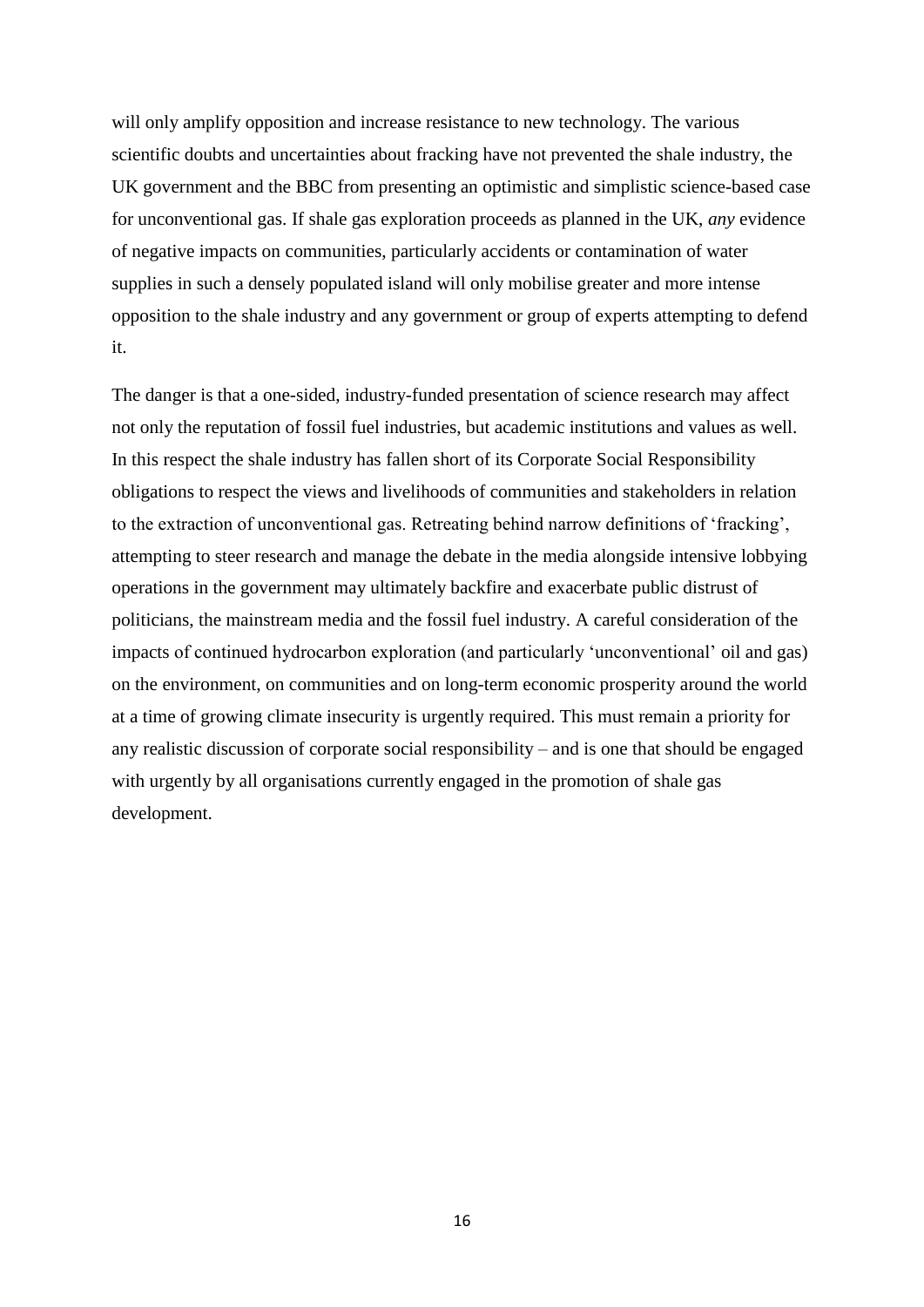# **Bibliography**

AEA., 2012. *Support to the identification of potential risks for the environment and human health arising from hydrocarbons operations involving hydraulic fracturing in Europe*. Accessed March 28, 2016,

<http://ec.europa.eu/environment/integration/energy/pdf/fracking%20study.pdf>

Balmer, John M.T. "The BP Deepwater Horizon debacle and corporate brand exuberance". *Journal of Brand Management*. 18 (2) 2010: 97-104.

Bloomberg. "Fracking in Europe: fighting the revolution". Last modified September 17, 2014. Accessed March 29 2016: <http://www.bloombergview.com/quicktake/fracking-europe>

Bosworth, T. "Unconventional and Unburnable: Why going all out for Shale Gas is the Wrong Direction for the UK's Energy Policy". *Issues in Environmental Science and Technology: Fracking* 39 (2014) 199-221.

Cairney, Paul., Manuel Fischer, and Karin Ingold. "Hydraulic fracturing policy in the UK: coalition, cooperation and opposition in the face of uncertainty." In *book chapter prepared for the edited book Mapping Political Landscapes of Hydraulic Fracturing, undated,[Online] available at htps://paulcairney. files. wordpress.com/2015/01/cairney-fischer-ingoldfrackingin-the-uk-for-zurich-workshop-23-jan-2015.pdf, accessed on May*, vol. 12. 2015.

Cave, Tamasin., and Andy Rowell. *A Quiet Word: Lobbying, Crony Capitalism and Broken Politics in Britain.* London: The Bodley Head, 2014.

CHEM Trust. "Fracking pollution: how toxic chemicals from fracking could affect wildlife and people in the UK and EU" (2015). Accessed March 20 2016:

<http://www.chemtrust.org.uk/wp-content/uploads/chemtrust-fracking-briefing-june2015.pdf>

Department of Energy and Climate Change (DECC). *UK Energy Statistics, Q2 2015*. (2015) Accessed March 23, 2016,

https://www.gov.uk/government/uploads/system/uploads/attachment\_data/file/463016/Press\_ Notice\_September\_2015.pdf

Department of Energy and Climate Change blog (DECC blog). 2015. Shale gas – an inconvenient truth for the anti-fracking lobby. Accessed March 23, 2016,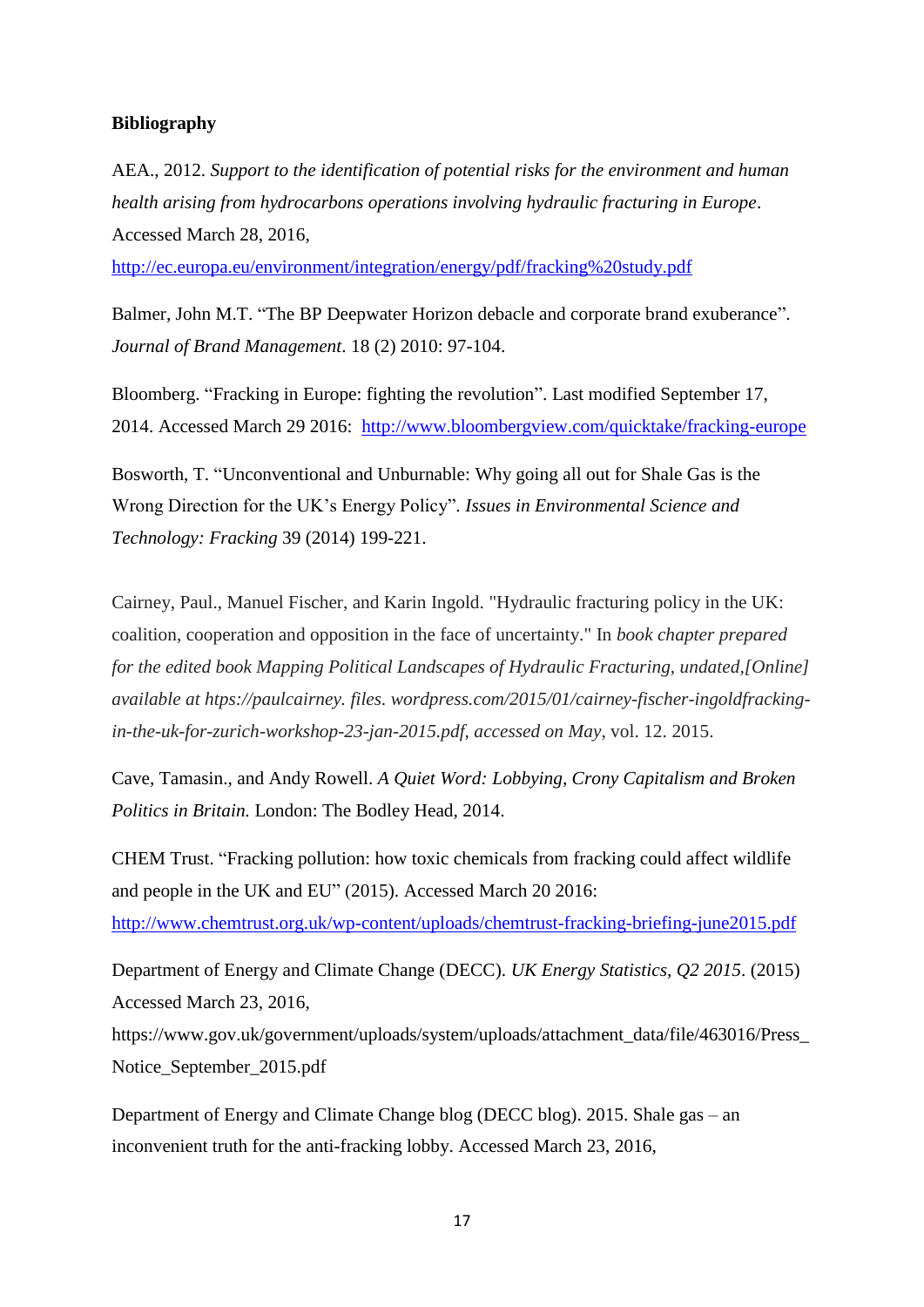[https://decc.blog.gov.uk/2015/09/23/shale-gas-an-inconvenient-truth-for-the-anti-fracking](https://decc.blog.gov.uk/2015/09/23/shale-gas-an-inconvenient-truth-for-the-anti-fracking-lobby/)[lobby/](https://decc.blog.gov.uk/2015/09/23/shale-gas-an-inconvenient-truth-for-the-anti-fracking-lobby/) 

Department of Energy and Climate Change (DECC). *Guidance on fracking: developing shale oil and gas in the UK*. (2016) Accessed March 24, 2016,

[https://www.gov.uk/government/publications/about-shale-gas-and-hydraulic-fracturing](https://www.gov.uk/government/publications/about-shale-gas-and-hydraulic-fracturing-fracking/developing-shale-oil-and-gas-in-the-uk)[fracking/developing-shale-oil-and-gas-in-the-uk](https://www.gov.uk/government/publications/about-shale-gas-and-hydraulic-fracturing-fracking/developing-shale-oil-and-gas-in-the-uk)

[Department for Environment, Food & Rural Affairs](https://www.gov.uk/government/organisations/department-for-environment-food-rural-affairs) (DEFRA). "Shale Gas Rural Economy Impacts" (2014) Accessed March 23, 2016,

[https://www.gov.uk/government/uploads/system/uploads/attachment\\_data/file/408977/RFI67](https://www.gov.uk/government/uploads/system/uploads/attachment_data/file/408977/RFI6751_Draft_Shale_Gas_Rural_economy_impact_paper.pdf) [51\\_Draft\\_Shale\\_Gas\\_Rural\\_economy\\_impact\\_paper.pdf](https://www.gov.uk/government/uploads/system/uploads/attachment_data/file/408977/RFI6751_Draft_Shale_Gas_Rural_economy_impact_paper.pdf)

[Department for Environment, Food & Rural Affairs](https://www.gov.uk/government/organisations/department-for-environment-food-rural-affairs) (DEFRA). "Draft Shale Gas Rural Economy Impacts" [Unredacted] (2015). Accessed March 23, 2016, [https://www.gov.uk/government/uploads/system/uploads/attachment\\_data/file/440791/draft](https://www.gov.uk/government/uploads/system/uploads/attachment_data/file/440791/draft-shale-gas-rural-economy-impact-report.pdf)[shale-gas-rural-economy-impact-report.pdf](https://www.gov.uk/government/uploads/system/uploads/attachment_data/file/440791/draft-shale-gas-rural-economy-impact-report.pdf)

Desmog. "Frack The Public: UK Shale Gets US Style PR Makeover". (2015) Accessed March 24, 2016, [http://www.desmog.uk/2015/01/06/frack-public-shale-uk-gets-us-style-pr](http://www.desmog.uk/2015/01/06/frack-public-shale-uk-gets-us-style-pr-makeover)[makeover](http://www.desmog.uk/2015/01/06/frack-public-shale-uk-gets-us-style-pr-makeover)

European Commission. "*Climate Action: Paris Agreement"*. (2015) Accessed March 23 2016 [http://ec.europa.eu/clima/policies/international/negotiations/paris/index\\_en.htm](http://ec.europa.eu/clima/policies/international/negotiations/paris/index_en.htm)

Elkins, Paul., 2012. The UK's new dash for gas is a dangerous gamble. In: *New Scientist*. 6 December. Accessed March 23, 2016, [https://www.newscientist.com/article/dn22594-the](https://www.newscientist.com/article/dn22594-the-uks-new-dash-for-gas-is-a-dangerous-gamble/)[uks-new-dash-for-gas-is-a-dangerous-gamble/](https://www.newscientist.com/article/dn22594-the-uks-new-dash-for-gas-is-a-dangerous-gamble/)

Friends of the Earth. "*Revealed: secret Government-Industry plans to circumvent fracking opposition"* 25th January (2015)*.* Accessed March 24, 2016,

[https://www.foe.co.uk/blog/revealed-secret-government-industry-plans-circumvent-fracking](https://www.foe.co.uk/blog/revealed-secret-government-industry-plans-circumvent-fracking-opposition)[opposition](https://www.foe.co.uk/blog/revealed-secret-government-industry-plans-circumvent-fracking-opposition)

Gallup. "*Opposition to Fracking Mounts in the U.S".* 30 March. (2016) Accessed March 23, 2016, <http://www.gallup.com/poll/190355/opposition-fracking-mounts.aspx>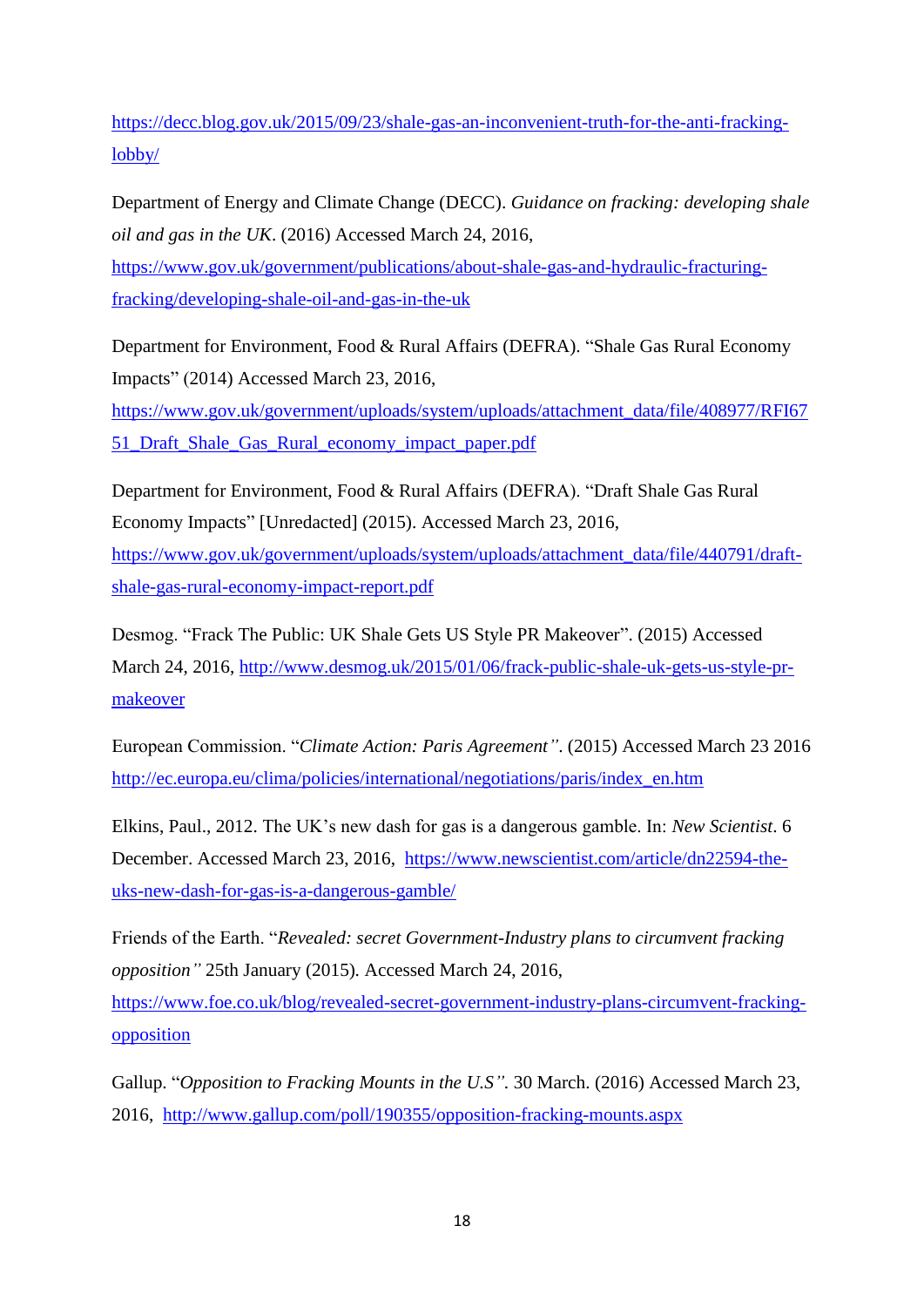The Geological Society. "*Shale Gas and Fracking"*. (2012) Accessed on 23rd March, 2016, <https://www.geolsoc.org.uk/Policy-and-Media/Resources/Shale-Gas-and-Fracking>

Gov.uk. *Local councils to receive millions in business rates from shale gas developments.* 13th January (2013). Accessed March 19, 2016, [https://www.gov.uk/government/news/local](https://www.gov.uk/government/news/local-councils-to-receive-millions-in-business-rates-from-shale-gas-developments)[councils-to-receive-millions-in-business-rates-from-shale-gas-developments](https://www.gov.uk/government/news/local-councils-to-receive-millions-in-business-rates-from-shale-gas-developments)

Hansen, James., Sato, Makiko., Russell, Gary. and Kharecha, Pushker. "Climate sensitivity, sea level and atmospheric carbon dioxide". *Philosophical Transactions of the Royal Society A: Mathematical, Physical and Engineering Sciences*, vol. 371, issue 2001, (2013) 20120294- 20120294. Accessed March 20, 2016,<http://arxiv.org/abs/1211.4846>

Harrison, Gwen., Parkinson, Stuart. and McFarlane, Gary. "*Shale gas and fracking: examining the evidence"*. Scientists for Global Responsibility (SGR) and the Chartered Institute of Environmental Health (CIEH). (2014). Accessed March 23, 2016, <http://www.sgr.org.uk/sites/sgr.org.uk/files/SGR-CIEH-Shale-gas-bfg.pdf>

IPCC, 2014: *Climate Change 2014: Synthesis Report.* Contribution of Working Groups I, II and III to the Fifth Assessment Report of the Intergovernmental Panel on Climate Change [Core Writing Team, R.K. Pachauri and L.A. Meyer (eds.)]. IPCC, Geneva, Switzerland. Accessed March 19, 2016, http://www.ipcc.ch/report/ar5/syr/

Jackson, R, Lowry, E, Pickle, A, Kang, M, DiGiulio, D, & Zhao, K. 'The Depths of Hydraulic Fracturing and Accompanying Water Use Across the United States', *Environmental Science & Technology*, 49, 15, (2015) 8969-8976.

Jones, Peter., Hillier, David., Comfort, Daphne. "Fracking and public relations: rehearsing the arguments and making the case". *Journal of Public Affairs.* Vol. 13, 4 (2013) 1479-1854.

Jones, P., Hillier, D. and Comfort, D. "The contested future of fracking for shale gas in the UK: risk, reputation and regulation". In *World Review of Entrepreneurship, Management and Sustainable Development*, Vol 11, No.4 (2015) 337-390.

KPMG. *Shale Gas a global perspective*. (2011) Accessed March 13, 2016, [https://www.kpmg.com/Global/en/IssuesAndInsights/ArticlesPublications/Documents/shale](https://www.kpmg.com/Global/en/IssuesAndInsights/ArticlesPublications/Documents/shale-gas-global-perspective.pdf)[gas-global-perspective.pdf](https://www.kpmg.com/Global/en/IssuesAndInsights/ArticlesPublications/Documents/shale-gas-global-perspective.pdf)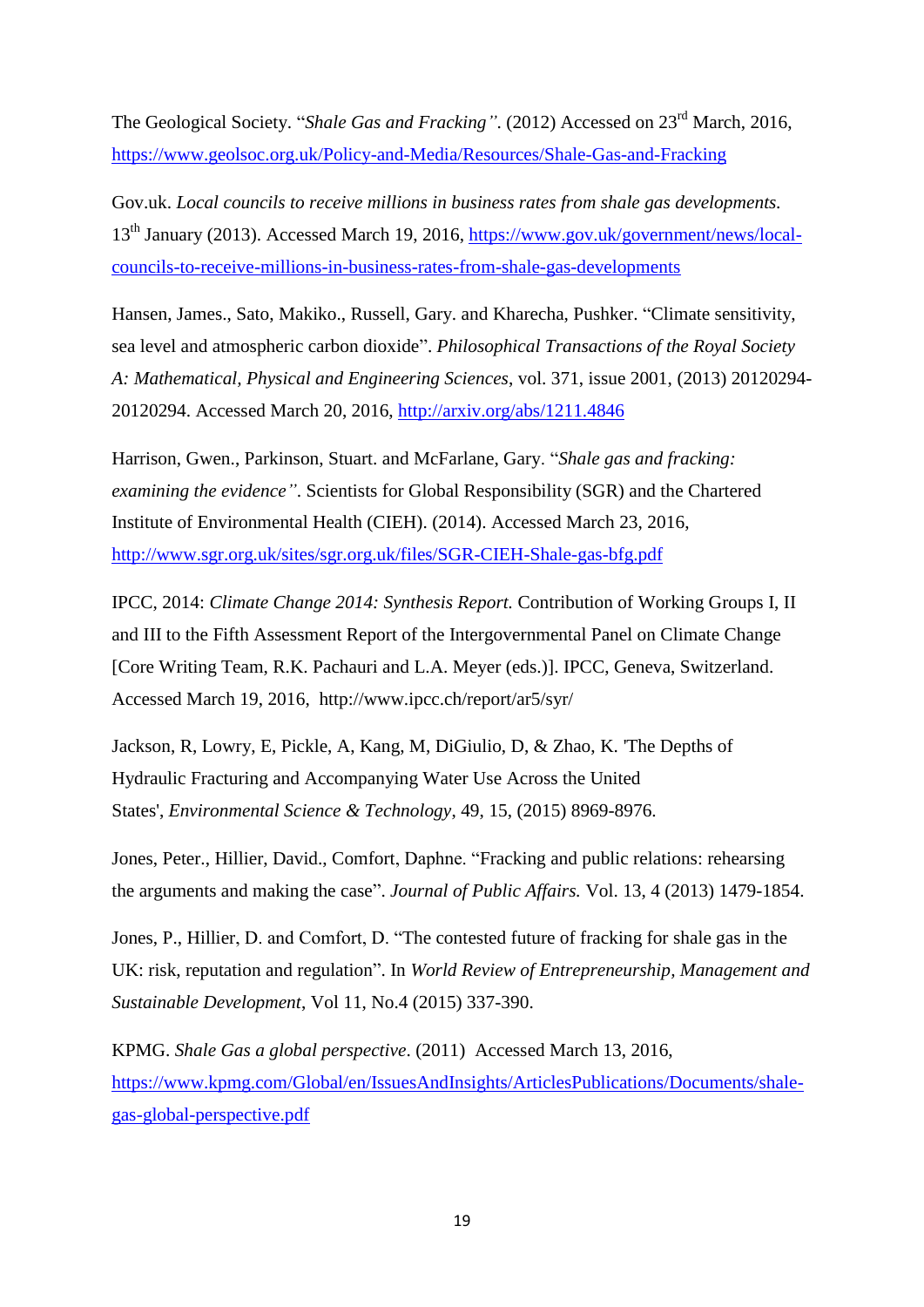Lander, Ric. *Knowledge and power: fossil fuel universities.* Platform, People & Planet and 350.org. (2013) Accessed March 26, 2016, [https://peopleandplanet.org/dl/fossil](https://peopleandplanet.org/dl/fossil-free/knowledge-power-report.pdf)[free/knowledge-power-report.pdf](https://peopleandplanet.org/dl/fossil-free/knowledge-power-report.pdf) .

MacKay, David., Stone, Timothy. "*Potential Greenhouse Gas Emissions Associated with Shale Gas Extraction and Use".* Department of Energy and Climate Change (DECC) (2013) Accessed March 28, 2016,

[https://www.gov.uk/government/uploads/system/uploads/attachment\\_data/file/237330/MacK](https://www.gov.uk/government/uploads/system/uploads/attachment_data/file/237330/MacKay_Stone_shale_study_report_09092013.pdf) [ay\\_Stone\\_shale\\_study\\_report\\_09092013.pdf](https://www.gov.uk/government/uploads/system/uploads/attachment_data/file/237330/MacKay_Stone_shale_study_report_09092013.pdf)

McClenaghan, Maeve. "Investigation: Top universities take £134m from fossil fuel giants despite divestment drive". *Greenpeace Energy Desk*. (2015) Accessed March 14 2016, [http://energydesk.greenpeace.org/2015/10/23/data-top-universities-take-134m-from-fossil](http://energydesk.greenpeace.org/2015/10/23/data-top-universities-take-134m-from-fossil-fuel-giants-despite-divestment-drive/)[fuel-giants-despite-divestment-drive/](http://energydesk.greenpeace.org/2015/10/23/data-top-universities-take-134m-from-fossil-fuel-giants-despite-divestment-drive/)

McQueen, David. "CSR and new battle lines in online PR war: a case study of the energy sector". In: Ana Adi, Ana., Crowther, David and Grigore, Georgiana (eds) *Online CSR Corporate Social Responsibility in the Digital Age*. (Developments in Corporate Governance and Responsibility, Volume 7) (2015) Emerald Group Publishing Limited, p.99 – 125.

New York State Health Department. *A Public Health Review of High Volume Hydraulic Fracturing for Shale Gas Development.* Accessed March 24, 2016, [https://www.health.ny.gov/press/reports/docs/high\\_volume\\_hydraulic\\_fracturing.pdf](https://www.health.ny.gov/press/reports/docs/high_volume_hydraulic_fracturing.pdf) 

Ofcom. "News consumption in the UK: research report" (2015) 15<sup>th</sup> December. Accessed March 27, 2016, [http://stakeholders.ofcom.org.uk/binaries/research/tv](http://stakeholders.ofcom.org.uk/binaries/research/tv-research/news/2015/News_consumption_in_the_UK_2015_report.pdf)[research/news/2015/News\\_consumption\\_in\\_the\\_UK\\_2015\\_report.pdf](http://stakeholders.ofcom.org.uk/binaries/research/tv-research/news/2015/News_consumption_in_the_UK_2015_report.pdf)

O'Hara, Sarah., Humphrey, Mathew., Andersson-Hudson, Jessica and Knight, Wil., 2015. *Public perception of shale gas extraction in the UK: two years on from the Balcombe protests.* University of Nottingham.

[http://bettersociety.net/images/Public%20Perceptions%20of%20shale%20gas%20in%20the](http://bettersociety.net/images/Public%20Perceptions%20of%20shale%20gas%20in%20the%20UK%20sept131015MH.WK.JA-H.pdf) [%20UK%20sept131015MH.WK.JA-H.pdf](http://bettersociety.net/images/Public%20Perceptions%20of%20shale%20gas%20in%20the%20UK%20sept131015MH.WK.JA-H.pdf) [Date accessed: 17 March. 2016].

Parliament.UK., 2016. *Lord Browne of Madingley.*

<http://www.parliament.uk/biographies/lords/lord-browne-of-madingley/2172> [Date accessed: 17 March. 2016].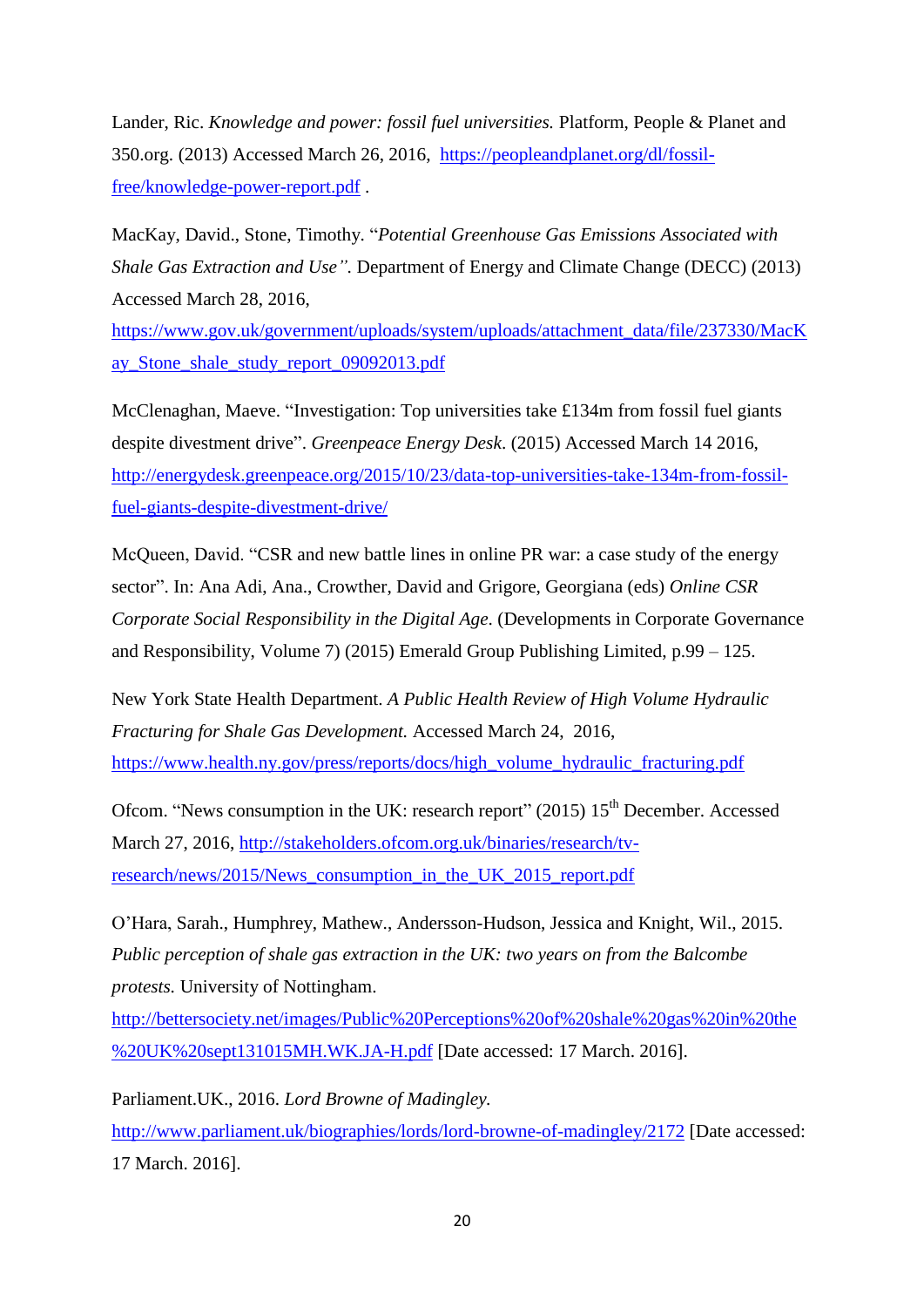Petersen, Mark., Mueller, Charles., Moschetti, Morgan., Hoover, Susan., Llenos, Andrea., Ellsworth, William., Michael, Andrew., Rubinstein, Justin., McGarr, Arthur., and Rukstales, Kenneth., 2016. 2016 *One-Year Seismic Hazard Forecast for the Central and Eastern United States from Induced and Natural Earthquakes*. U.S. Geological Survey, Reston, Virginia. Available at:<http://pubs.usgs.gov/of/2016/1035/ofr20161035.pdf> [Date accessed: 30 March. 2016].

Public Health England., 2014. *Potential Public Health Impacts of Exposures to Chemical and Radioactive Pollutants as a Result of the Shale Gas Extraction Process.* https://www.gov.uk/government/uploads/system/uploads/attachment\_data/file/332837/PHE-CRCE-009\_3-7-14.pdf

Ritchie, Heather., Lloyd, Greg., Griffiths, Philip., 2014. *A fracking good time? A planned approach to energy resilience in the UK and Ireland.* Paper presented to the Association of European Schools of Planning (AESOP) Annual Congress 2014. "From control to coevolution", University of Utrecht & University of Delft, July  $9 - 12$ .

Spinwatch., 2015. *Access all areas: Westminster's (vast) fracking lobby exposed.* 29<sup>th</sup> April. Available at: [http://www.spinwatch.org/index.php/issues/climate/item/5765-access-all-areas](http://www.spinwatch.org/index.php/issues/climate/item/5765-access-all-areas-frackers-lobbyists-and-the-revolving-door)[frackers-lobbyists-and-the-revolving-door](http://www.spinwatch.org/index.php/issues/climate/item/5765-access-all-areas-frackers-lobbyists-and-the-revolving-door) [Date accessed: 10th January 2016].

Task Force on Shale Gas., 2015. *Final Conclusions and Recommendations.* [https://www.taskforceonshalegas.uk/news-and-events/final-conclusions-and](https://www.taskforceonshalegas.uk/news-and-events/final-conclusions-and-recommendations)[recommendations](https://www.taskforceonshalegas.uk/news-and-events/final-conclusions-and-recommendations) [Date accessed: 10th February 2016].

TEDX., 2016. Chemicals in Oil and Gas Operations - Peer-reviewed Papers. *TEDX The Endocrine Disruption Exchange*. [http://www.endocrinedisruption.org/chemicals-in-natural](http://www.endocrinedisruption.org/chemicals-in-natural-gas-operations/peer-reviewed-articles)[gas-operations/peer-reviewed-articles](http://www.endocrinedisruption.org/chemicals-in-natural-gas-operations/peer-reviewed-articles) [Date accessed: 24th March 2016].

The Royal Society and The Royal Academy of Engineering., 2012. *Shale gas extraction in the UK: a review of hydraulic fracturing*. [http://www.raeng.org.uk/publications/reports/shale](http://www.raeng.org.uk/publications/reports/shale-gas-extraction-in-the-uk)[gas-extraction-in-the-uk](http://www.raeng.org.uk/publications/reports/shale-gas-extraction-in-the-uk) [Date accessed: 18th February 2015].

Tuodolo, Felix., 2015. Corporate Social Responsibility: Between Civil Society and the Oil Industry in the Developing World. *ACME: An International E-Journal for Critical Geographies,* [S.l.], v. 8, n. 3, p. 530-541, mar. 2015. ISSN 1492-9732. [<http://ojs.unbc.ca/index.php/acme/article/view/850/706>](http://ojs.unbc.ca/index.php/acme/article/view/850/706). [Date accessed: 25 March. 2016].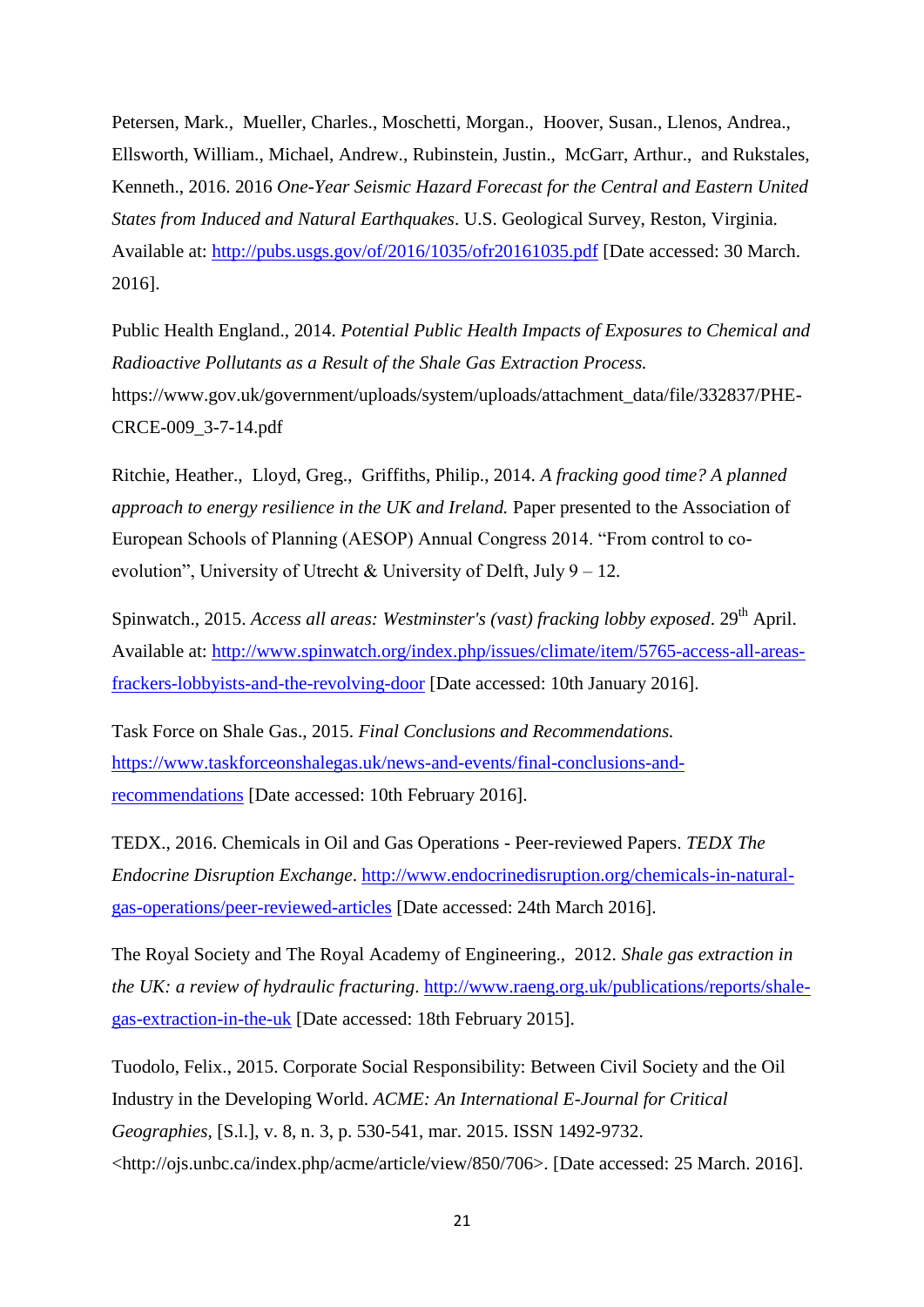Tyndale Centre., 2011. *Shale gas: an updated assessment of environmental and climate change impacts.* 

[http://www.tyndall.ac.uk/sites/default/files/coop\\_shale\\_gas\\_report\\_update\\_v3.10.pdf](http://www.tyndall.ac.uk/sites/default/files/coop_shale_gas_report_update_v3.10.pdf) [Date accessed: 20 March. 2016].

UNEP., 2012. Gas fracking: can we safely squeeze the rocks? *Global Environmental Alert Service (GEAS) November.* [http://www.unep.org/pdf/UNEP-GEAS\\_NOV\\_2012.pdf](http://www.unep.org/pdf/UNEP-GEAS_NOV_2012.pdf) [Date accessed: 28 March. 2016].

## **Author note**

[David](http://www.bournemouth.ac.uk/about/people_at_bu/our_academic_staff/TMS/profiles/jbrissenden.html) McQueen is a lecturer in Politics, Media and PR at Bournemouth University. His research interests include public relations, news and current affairs, political communications and media management. He is currently researching various lobbying and 'greenwashing' campaigns by the fossil fuel industry and the presentation of fracking in the news.

#### **Abstract (218 word)**

The controversial practice of hydraulic fracturing or 'fracking' as practiced in the US has offered the promise of energy independence, a climate friendlier 'bridge' to renewable energy than coal, and an economic boom for those states that have taken advantage of the new shale oil and gas extraction techniques. At the same time, fracking is linked with widespread water and air pollution, increased incidence of earthquakes, the splitting of communities and a drastically altered landscape in many regions. How has the proposed introduction of fracking in the UK fared in light of these concerns? What role has science played in the battle for public opinion fought by the shale industry and its opponents? As part of a range of evidence explored, this study examines the BBC's coverage of the fracking controversy and scientific research around shale exploration leading up to the introduction of the Infrastructure Act and the public consultation on proposed extraction licenses in England in 2015. It considers the growth of civil opposition to fracking and efforts by the fossil fuel industry to manage such opposition, including the use of intensive public relations and lobbying activities. Finally, the